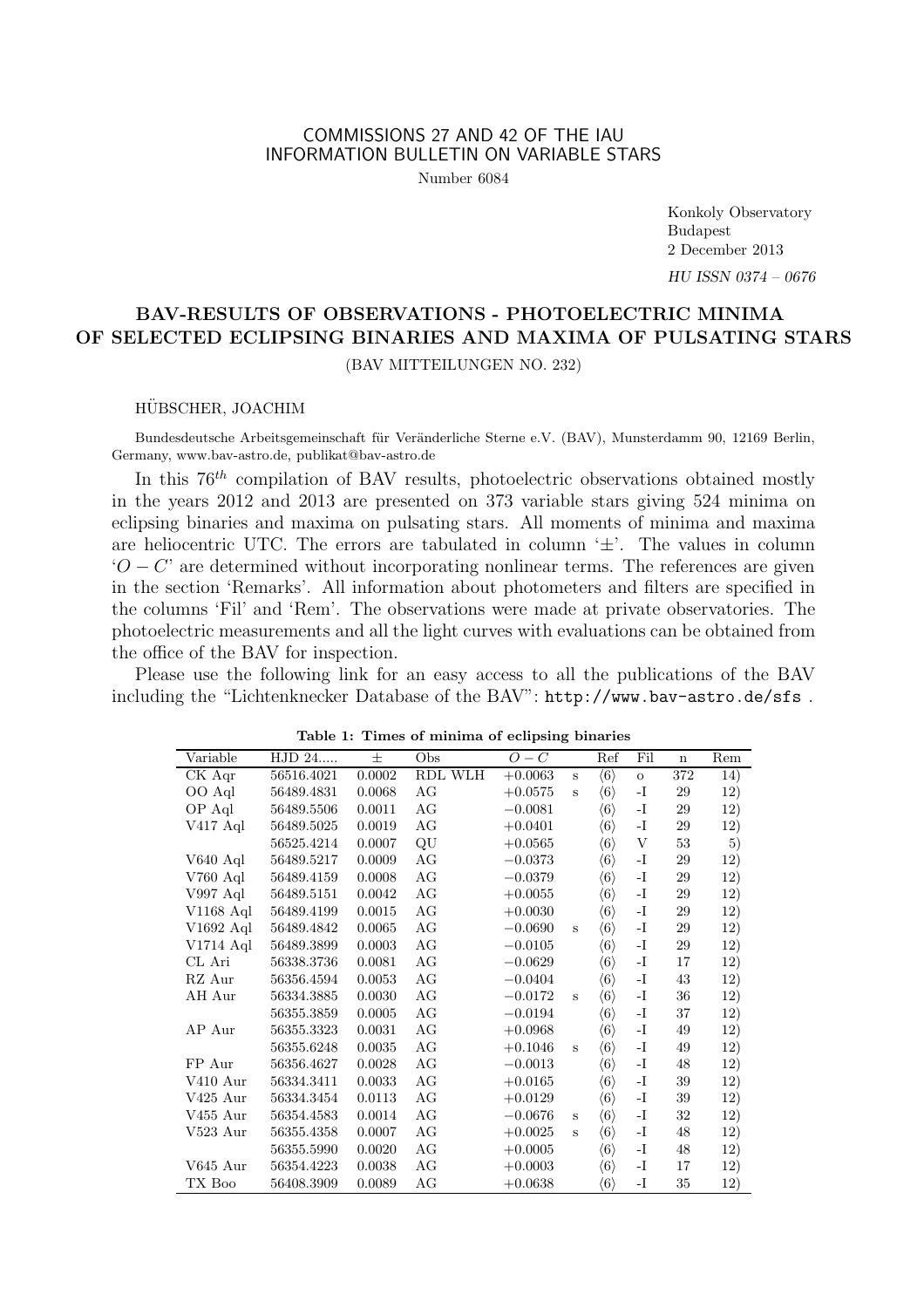Table 1: (cont.)

| Variable                        | HJD 24     | rapie 1. (com.)<br>$\pm$ | Obs        | $O-C$     |              | Ref                 | Fil                       |                                | Rem |
|---------------------------------|------------|--------------------------|------------|-----------|--------------|---------------------|---------------------------|--------------------------------|-----|
| TY Boo                          | 56408.4154 | 0.0015                   | AG         | $-0.0066$ |              | $\langle 6 \rangle$ | $-I$                      | $\mathbf n$<br>$\overline{36}$ | 12) |
|                                 | 56408.5742 | $0.0006\,$               | AG         | $-0.0063$ | S            | $\langle 6 \rangle$ | $\mathbf{-I}$             | $36\,$                         | 12) |
| TZ Boo                          | 56400.5676 | 0.0024                   | $\rm{AG}$  | $-0.0076$ |              | $\langle 6 \rangle$ | $\mathbf{-I}$             | $23\,$                         | 12) |
| XY Boo                          | 56356.4703 | 0.0020                   | ${\rm FR}$ |           |              |                     | $\ensuremath{\mathbf{V}}$ |                                |     |
|                                 |            |                          |            | $-0.0241$ | $\rm S$      | $\langle 6 \rangle$ |                           | 70                             | 18) |
|                                 | 56356.6574 | 0.0008                   | ${\rm FR}$ | $-0.0223$ |              | $\langle 6 \rangle$ | $\ensuremath{\mathbf{V}}$ | 70                             | 18) |
|                                 | 56400.5695 | 0.0020                   | $\rm{AG}$  | $-0.0234$ | S            | $\langle 6 \rangle$ | $\mathbf{-I}$             | $23\,$                         | 12) |
|                                 | 56418.3614 | $\,0.0038\,$             | $\rm{AG}$  | $-0.0191$ | $\, {\bf S}$ | $\langle 6 \rangle$ | $\mathbf{I}$              | $30\,$                         | 12) |
|                                 | 56418.5387 | 0.0039                   | $\rm{AG}$  | $-0.0271$ |              | $\langle 6 \rangle$ | $\mathbf{-I}$             | $30\,$                         | 12) |
| $\rm AC$ Boo                    | 56449.4926 | 0.0004                   | $\rm QU$   | $+0.0052$ |              | $\langle 6 \rangle$ | $\ensuremath{\mathbf{V}}$ | 65                             | 5)  |
| AQ Boo                          | 56356.6148 | $\,0.0023\,$             | ${\rm FR}$ | $-0.0088$ |              | $\langle 6 \rangle$ | $\ensuremath{\mathbf{V}}$ | $33\,$                         | 18) |
| DU Boo                          | 56418.4458 | 0.0092                   | AG         | $+0.0087$ |              | $\langle 6 \rangle$ | $\mathbf{-I}$             | 32                             | 12) |
| EQ Boo                          | 56356.5959 | 0.0001                   | ${\rm FR}$ | $-0.0061$ |              | $\langle 6 \rangle$ | $\mathbf{-I}$             | $57\,$                         | 12) |
| ${\rm FI}$ Boo                  | 56400.5157 | 0.0123                   | $\rm{AG}$  | $-0.0263$ | $\mathbf S$  | $\langle 6 \rangle$ | $\mathbf{I}$              | 23                             | 12) |
| FY Boo                          | 56356.5307 | 0.0020                   | ${\rm FR}$ | $+0.0088$ | $\rm S$      | $\langle 6 \rangle$ | $\ensuremath{\mathbf{V}}$ | $35\,$                         | 18) |
|                                 | 56356.6520 | 0.0007                   | ${\rm FR}$ | $+0.0095$ |              | $\langle 6 \rangle$ | V                         | $35\,$                         | 18) |
| GK Boo                          | 56400.4867 | 0.0024                   | AG         | $-0.0002$ |              | $\langle 6 \rangle$ | $-I$                      | $23\,$                         | 12) |
|                                 | 56418.4035 | 0.0024                   | AG         | $+0.0002$ | S            | $\langle 6 \rangle$ | $\mathbf{-I}$             | 31                             | 12) |
| GN Boo                          | 56408.5605 | 0.0013                   | AG         | $+0.0265$ |              | $\langle 6 \rangle$ | $\mathbf{-I}$             | $36\,$                         | 12) |
| $\ensuremath{\mathrm{GW}}$ Boo  | 56418.3519 | 0.0040                   | $\rm{AG}$  | $+0.0342$ | $\rm S$      | $\langle 6 \rangle$ | $\mathbf{I}$              | $30\,$                         | 12) |
| KW Boo                          | 56408.4645 | 0.0050                   | $\rm{AG}$  | $+0.0071$ | $\, {\bf S}$ | $\langle 6 \rangle$ | $\mathbf{-I}$             | 36                             | 12) |
| NW Boo                          | 56408.5712 | $\,0.0052\,$             | AG         | $+0.0038$ |              | $\langle 6 \rangle$ | $\mathbf{-I}$             | $36\,$                         | 12) |
| $NX$ Boo                        | 56408.4112 | 0.0006                   | AG         | $+0.0352$ |              | $\langle 6 \rangle$ | $\mathbf{-I}$             | $36\,$                         | 12) |
|                                 | 56408.5375 | 0.0014                   | AG         | $+0.0359$ | S            | $\langle 6 \rangle$ | $-I$                      | 36                             | 12) |
| OQ Boo                          | 56408.3769 | 0.0054                   | AG         | $-0.0452$ | $\mathbf S$  | $\langle 6 \rangle$ | $\mathbf{I}$              | $36\,$                         | 12) |
|                                 | 56408.5810 | 0.0037                   | $\rm{AG}$  |           |              | $\langle 6 \rangle$ | $\mathbf{-I}$             | $36\,$                         | 12) |
| PY Boo                          |            |                          |            | $-0.0400$ |              |                     | $\mathbf{I}$              |                                |     |
|                                 | 56400.4999 | 0.0048                   | AG         | $+0.0362$ |              | $\langle 6 \rangle$ |                           | 23                             | 12) |
| SV Cam                          | 56356.2662 | 0.0007                   | AG         | $+0.0559$ |              | $\langle 6 \rangle$ | $\mathbf{I}$              | $33\,$                         | 12) |
| AW Cam                          | 56356.3866 | 0.0095                   | AG         | $-0.0120$ | $\mathbf S$  | $\langle 6 \rangle$ | $\mathbf{-I}$             | $22\,$                         | 12) |
|                                 | 56371.4304 | 0.0011                   | AG         | $-0.0094$ |              | $\langle 6 \rangle$ | $\mathbf{-I}$             | 40                             | 12) |
| AZ Cam                          | 56408.3755 | 0.0031                   | $\rm{AG}$  | $+0.0186$ |              | $\langle 6 \rangle$ | $\mathbf{I}$ .            | 34                             | 12) |
| $\mathrm{CV}\, \, \mathrm{Cam}$ | 56187.4847 | 0.0038                   | ${\rm FR}$ |           |              |                     | $\ensuremath{\mathbf{V}}$ | $49\,$                         | 18) |
| ${\rm FN}$ ${\rm Cam}$          | 56374.4861 | 0.0067                   | AG         | $+0.0050$ | $\mathbf S$  | $\langle 4 \rangle$ | $\mathbf{-I}$             | $27\,$                         | 12) |
| HW Cam                          | 56356.3366 | 0.0030                   | $\rm{AG}$  | $+0.0021$ | $\mathbf S$  | $\langle 4 \rangle$ | $\mathbf{-I}$             | $21\,$                         | 12) |
|                                 | 56371.6187 | 0.0009                   | AG         | $-0.0001$ | $\mathbf S$  | $\langle 4 \rangle$ | $\mathbf{-I}$             | $30\,$                         | 12) |
|                                 | 56374.3521 | 0.0031                   | AG         | $+0.0040$ |              | $\langle 4\rangle$  | $\mathbf{-I}$             | $27\,$                         | 12) |
| $V506$ Cam                      | 56371.5301 | 0.0027                   | $\rm{AG}$  | $+0.0026$ | $\mathbf S$  | $\langle 6 \rangle$ | $\mathbf{I}$              | $30\,$                         | 12) |
| WY Cnc                          | 56371.4447 | 0.0010                   | AG         | $-0.0361$ |              | $\langle 6 \rangle$ | $\mathbf{I}$              | $33\,$                         | 12) |
| VZ CVn                          | 56408.4142 | $\,0.0035\,$             | AG         | $-0.0016$ | $\mathbf S$  | $\langle 6 \rangle$ | $\mathbf{I}$              | $33\,$                         | 12) |
|                                 | 56418.5254 | 0.0038                   | AG         | $+0.0000$ | S            | $\langle 6 \rangle$ | $\mathbf{I}$              | $30\,$                         | 12) |
| BI CV <sub>n</sub>              | 56400.5747 | 0.0010                   | AG         | $-0.0236$ |              | $\langle 6 \rangle$ | $-I$                      | 22                             | 12) |
|                                 | 56407.4389 | 0.0071                   | AG         | $-0.0743$ |              | $\langle 6 \rangle$ | $\mathbf{I}$ .            | $36\,$                         | 12) |
| $\rm BO~CVn$                    | 56408.4754 | 0.0048                   | AG         | $+0.0018$ |              | $\langle 4 \rangle$ | $\mathbf{I}$              | $34\,$                         | 12) |
|                                 | 56418.5698 | 0.0012                   | AG         | $+0.0057$ | $\mathbf S$  | $\langle 4 \rangle$ | $\mathbf{I}$              | $32\,$                         | 12) |
| EL CVn                          | 56407.3910 | 0.0050                   | AG         | $-0.0214$ |              | $\langle 6 \rangle$ | $-I$                      | 36                             | 12) |
|                                 | 56418.5308 | 0.0096                   | AG         | $-0.0204$ |              | $\langle 6 \rangle$ | $\mathbf{-I}$             | 31                             | 12) |
| GG CVn                          | 56418.3903 | 0.0092                   | AG         | $+0.0224$ |              | $\langle 6 \rangle$ | $\mathbf{-I}$             | 32                             | 12) |
| GM CVn                          |            |                          | AG         | $-0.0150$ |              |                     | $\mathbf{I}$              | $34\,$                         |     |
|                                 | 56408.5114 | 0.0051                   |            |           | S            | $\langle 6 \rangle$ |                           |                                | 12) |
|                                 | 56418.4159 | $\,0.0037\,$             | AG         | $-0.0192$ | $\, {\bf S}$ | $\langle 6 \rangle$ | $\mathbf{I}$              | $32\,$                         | 12) |
| RW CMi                          | 56354.3940 | 0.0039                   | AG         | $-1.2470$ |              | $\langle 4 \rangle$ | $\mathbf{I}$              | $21\,$                         | 12) |
| TZ CMi                          | 56354.4207 | 0.0012                   | AG         | $-0.6493$ |              | $\langle 6 \rangle$ | $\mathbf{I}$              | 21                             | 12) |
| AK CMi                          | 56354.4052 | $0.0004\,$               | AG         | $-0.0204$ |              | $\langle 6 \rangle$ | $-I$                      | 18                             | 12) |
| DW CMi                          | 56354.4143 | 0.0003                   | AG         | $+0.0090$ | S            | $\langle 6 \rangle$ | $\mathbf{I}$              | 17                             | 12) |
| $V523$ Cas                      | 56519.4294 | 0.0004                   | $\rm{J}U$  | $-0.0188$ | S            | $\langle 6 \rangle$ | $\mathbf O$               | 47                             | 4)  |
|                                 | 56489.3952 | 0.0038                   | AG         | $+0.0209$ |              | $\langle 6 \rangle$ | $-I$                      | $25\,$                         | 12) |
| WY Cep                          | 56533.4462 | 0.0011                   | $\rm{J}U$  | $-0.0010$ |              | $\langle 6 \rangle$ | $\mathbf O$               | $73\,$                         | 4)  |
| XX Cep                          |            |                          |            |           |              | $\langle 6 \rangle$ | $-I$                      | 54                             | 12) |
| XZ Cep                          | 56219.3461 | 0.0020                   | AG         | $+0.0654$ |              |                     |                           |                                |     |
| ZZ Cep                          | 56491.4802 | 0.0042                   | AG         | $-0.0156$ |              | $\langle 6 \rangle$ | $\mathbf{-I}$             | 20                             | 12) |
| EG Cep                          | 56485.5194 | 0.0033                   | AG         | $+0.0125$ |              | $\langle 6 \rangle$ | $\mathbf{-I}$             | 23                             | 12) |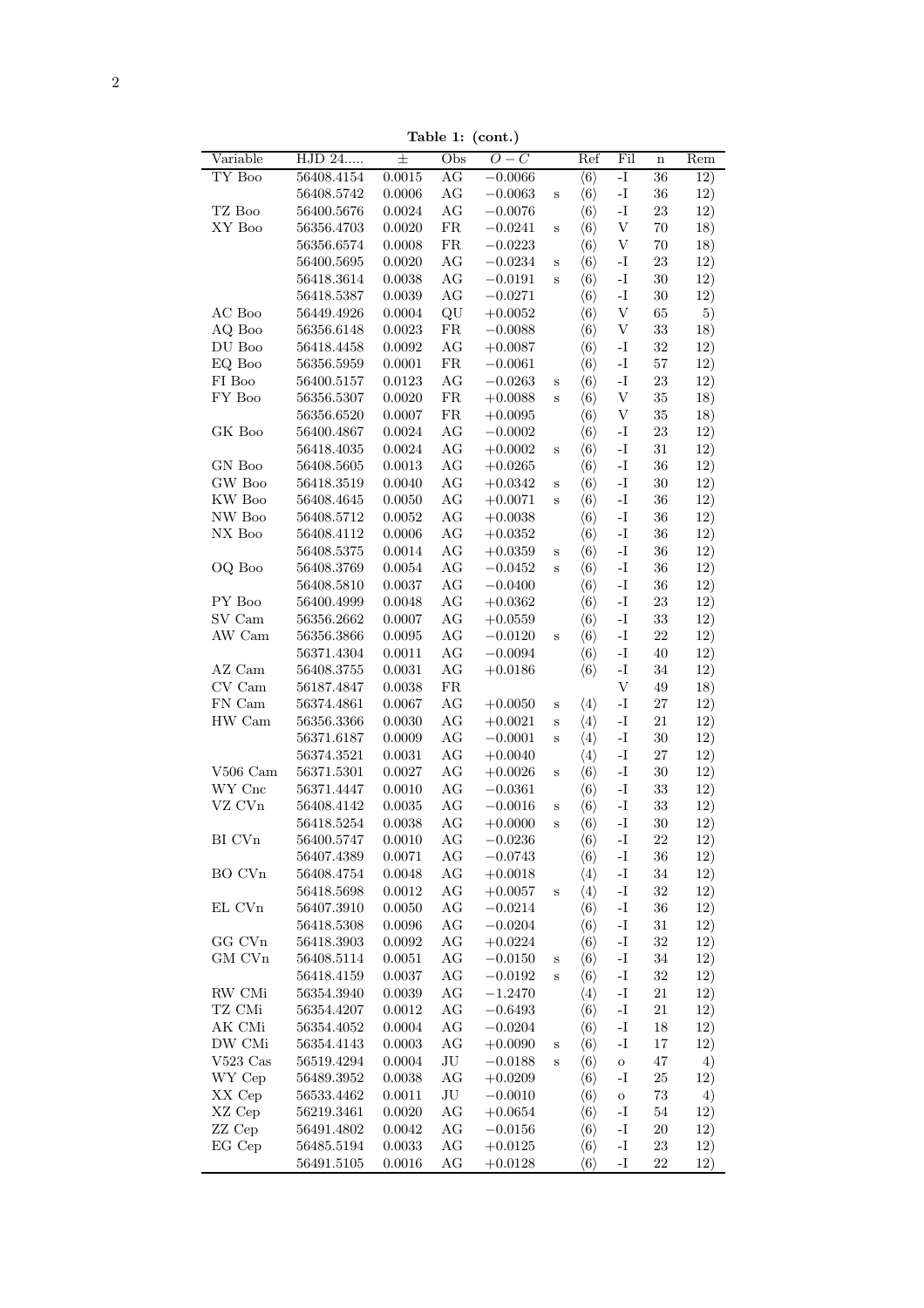| Variable               | HJD 24         | $\pm$        | Obs                         | $O-C$       |              | Ref                 | Fil                       | $\bf n$ | Rem |
|------------------------|----------------|--------------|-----------------------------|-------------|--------------|---------------------|---------------------------|---------|-----|
| FK Cep                 | 56490.3931     | 0.0036       | AG                          |             |              |                     | $\overline{-1}$           | 32      | 12) |
| GG Cep                 | 56490.4835     | 0.0009       | $\rm{AG}$                   | $-0.1161$   |              | $\langle 6 \rangle$ | $\mathbf{I}$ -            | $32\,$  | 12) |
| NS Cep                 | 56490.4959     | 0.0007       | AG                          | $-0.1859$   |              | $\langle 6 \rangle$ | $\mathbf{I}$ .            | $32\,$  | 12) |
| V711 Cep               | 56485.4484     | 0.0055       | $\rm{AG}$                   | $+0.0092$   |              | $\langle 4 \rangle$ | $\mathbf{I}$ .            | $23\,$  | 12) |
| V736 Cep               | 56480.5171     | 0.0082       | $\rm{AG}$                   | $-0.0181$   |              | $\langle 6 \rangle$ | $\mathbf{-I}$             | 16      | 12) |
|                        | 56483.5213     | $0.0058\,$   | $\rm{AG}$                   | $-0.0164$   | S            | $\langle 6 \rangle$ | $\mathbf{I}$ –            | $21\,$  | 12) |
| V737 Cep               | $56490.5127\,$ | $0.0003\,$   | AG                          | $+0.0343$   |              | $\langle 6 \rangle$ | $\mathbf{I}$ .            | $32\,$  | 12) |
| V738 Cep               | 56483.4535     | 0.0083       | AG                          | $-0.0197$   | S            | $\langle 6 \rangle$ | $\mathbf{I}$ .            | 18      | 12) |
|                        | 56485.4067     | 0.0010       | $\rm{AG}$                   | $-0.0139$   |              | $\langle 6 \rangle$ | $\mathbf{I}$ .            | $21\,$  | 12) |
| RZ Com                 | 56397.4236     | 0.0015       | AG                          | $+0.0464$   | S            | $\langle 6 \rangle$ | $\mathbf{I}$ .            | $24\,$  | 12) |
|                        | 56398.4405     | 0.0002       | AG                          | $+0.0477$   | $\, {\bf S}$ | $\langle 6 \rangle$ | $\mathbf{I}$ –            | $45\,$  | 12) |
|                        | 56407.4102     | 0.0059       | $\rm{AG}$                   | $+0.0470$   |              | $\langle 6 \rangle$ | $\mathbf{I}$ –            | $36\,$  | 12) |
|                        | 56407.5825     | 0.0008       | AG                          | $+0.0501$   | $\mathbf S$  | $\langle 6 \rangle$ | $\mathbf{I}$ .            | 36      | 12) |
| Y Cyg                  | 56491.4714     | 0.0057       | AG                          | $+0.1217$   | S            | $\langle 6 \rangle$ | $\mathbf{I}$ .            | 19      | 12) |
| WZ Cyg                 | 56521.3728     | $0.0002\,$   | <b>WTR</b>                  | $+0.0661$   |              | $\langle 6 \rangle$ | $\rm{O}$                  | $71\,$  | 3)  |
| BR Cyg                 | 56489.5030     | $0.0018\,$   | AG                          | $+0.0004$   |              | $\langle 6 \rangle$ | $\mathbf{I}$              | $25\,$  | 12) |
| CG Cyg                 | 56480.5161     | 0.0015       | AG                          | $+0.0708$   |              | $\langle 6 \rangle$ | -1                        | 16      | 12) |
| CV Cyg                 | 55832.4561     | $\,0.0024\,$ | ${\rm FR}$                  | $+0.2053$   | S            | $\langle 6 \rangle$ | $\mathbf O$               | $47\,$  | 18) |
| HK Cyg                 | $56485.4406\,$ | 0.0028       | $\ensuremath{\mathrm{SCI}}$ | $-0.2351$   |              | $\langle 6 \rangle$ | $\rm{O}$                  | $45\,$  | 4)  |
| KR Cyg                 | 56483.4310     | 0.0006       | AG                          | $+0.0190$   |              | $\langle 6 \rangle$ | $\mathbf{I}$ –            | 19      | 12) |
| V382 Cyg               | 56157.4306     | 0.0011       | ${\rm FR}$                  | $+0.1085$   | $\mathbf S$  | $\langle 6 \rangle$ | $\rm{O}$                  | $36\,$  | 18) |
| V456 Cyg               | 56483.5319     | 0.0019       | $\rm{AG}$                   | $+0.0482$   |              | $\langle 6 \rangle$ | $\mathbf{I}$              | $18\,$  | 12) |
| V477 Cyg               | 56483.4699     | 0.0087       | AG                          | $+0.6692$   |              | $\langle 6 \rangle$ | -1                        | 19      | 12) |
| V478 Cyg               | 56485.4697     | 0.0124       | $\rm{AG}$                   | $+0.0194$   |              | $\langle 6 \rangle$ | $\mathbf{I}$ -            | 22      | 12) |
| V498 Cyg               | 55832.4415     | 0.0030       | ${\rm FR}$                  |             |              |                     |                           | $47\,$  |     |
|                        |                |              |                             | $+0.2210$   | S            | $\langle 6 \rangle$ | $\rm{O}$                  |         | 18) |
| V526 Cyg               | 56491.4268     | 0.0011       | AG                          | $+0.0399$   |              | $\langle 6 \rangle$ | $\mathbf{-I}$             | $33\,$  | 12) |
| V548 Cyg               | 56515.4836     | 0.0010       | $\rm ALH$                   | $+0.0314$   |              | $\langle 6 \rangle$ | $\ensuremath{\mathbf{V}}$ | 480     | 7)  |
| V680 Cyg               | 56490.5068     | 0.0067       | AG                          | $+0.0634$   |              | $\langle 6 \rangle$ | -1                        | $31\,$  | 12) |
| V687 Cyg               | 56167.3374     | 0.0008       | ${\rm FR}$                  | $-0.0067$   |              | $\langle 6 \rangle$ | $\boldsymbol{\mathrm{V}}$ | $82\,$  | 18) |
| V700 Cyg               | 56517.3914     | 0.0005       | $\operatorname{WTR}$        | $-0.0740$   | S            | $\langle 6 \rangle$ | $\mathbf O$               | $72\,$  | 3)  |
| V706 Cyg               | 56491.5098     | 0.0062       | $\rm{AG}$                   | $-0.0602$   | S            | $\langle 6 \rangle$ | $\mathbf{I}$              | $32\,$  | 12) |
| V796 Cyg               | 56489.4434     | $\,0.0035\,$ | $\rm{AG}$                   | $-0.0287$   | S            | $\langle 6 \rangle$ | $\mathbf{-I}$             | $25\,$  | 12) |
| V836 Cyg               | 56490.4547     | 0.0100       | $\rm{AG}$                   | $+0.0198$   | S            | $\langle 6 \rangle$ | $\mathbf{I}$ .            | $30\,$  | 12) |
| V909 Cyg               | 56495.4328     | 0.0007       | QU                          | $-0.1706\,$ | S            | $\langle 6 \rangle$ | $\ensuremath{\mathbf{V}}$ | $80\,$  | 5)  |
| V936 Cyg               | 54023.3948     | 0.0050       | ${\rm FR}$                  | $-0.0503$   |              | $\langle 6 \rangle$ | $\mathbf{I}$ –            | 23      | 11) |
| V1061 Cyg              | 56521.4847     | 0.0007       | $\rm QU$                    | $-0.0112$   |              | $\langle 6 \rangle$ | $\ensuremath{\mathbf{V}}$ | $106\,$ | 5)  |
| V1171 Cyg              | 56489.4409     | 0.0053       | $\rm{AG}$                   | $-0.0584$   | S            | $\langle 6 \rangle$ | $\mathbf{I}$ .            | $25\,$  | 12) |
| V1191 Cyg              | 55832.3713     | 0.0015       | ${\rm FR}$                  | $+0.0078$   |              | $\langle 6 \rangle$ | $\rm{O}$                  | 93      | 18) |
|                        | 55832.5214     | 0.0027       | ${\rm FR}$                  | $+0.0012$   | S            | $\langle 6 \rangle$ | $\mathbf{o}$              | 93      | 18) |
| V1193 Cyg              | 56489.5239     | 0.0025       | SCI                         | $-0.1541$   |              | $\langle 6 \rangle$ | $\rm{O}$                  | 36      | 4)  |
| V1305 Cyg              | 55832.3918     | 0.0023       | FR                          | $+0.0057$   | S            | $\langle 6 \rangle$ | $\rm{O}$                  | $42\,$  | 18) |
|                        | 56490.5012     | 0.0016       | SCI                         | $+0.0066$   |              | $\langle 6 \rangle$ | $\rm{O}$                  | 150     | 4)  |
| $V1425 \,\mathrm{Cyg}$ | 56483.4809     | 0.0083       | AG                          | $+0.0092$   | S            | $\langle 6 \rangle$ | -1                        | $21\,$  | 12) |
| V1818 Cyg              | 56167.3842     | 0.0027       | FR                          |             |              |                     | V                         | 62      | 18) |
| V1918 Cyg              | 56450.4430     | 0.0004       | QU                          | $+0.0071$   | S            | $\langle 4 \rangle$ | V                         | 90      | 5)  |
| V2080 Cyg              | 56490.5049     | 0.0089       | AG                          | $-0.0133$   |              | $\langle 4 \rangle$ | -1                        | 31      | 12) |
| V2278 Cyg              | 56218.5211     | 0.0021       | $\ensuremath{\mathrm{SCI}}$ |             |              |                     | $\rm{O}$                  | 107     | 4)  |
|                        | 56220.5145     | 0.0022       | $\ensuremath{\mathrm{SCI}}$ |             |              |                     |                           | 90      | 4)  |
|                        |                |              |                             |             |              |                     | $\rm{O}$                  |         |     |
|                        | 56221.3919     | 0.0025       | $\ensuremath{\mathrm{SCI}}$ |             |              |                     | $\rm{O}$                  | 70      | 4)  |
|                        | 56222.2764     | 0.0028       | $\ensuremath{\mathrm{SCI}}$ |             |              |                     | $\rm{O}$                  | $101\,$ | 4)  |
|                        | 56225.3791     | 0.0028       | $\ensuremath{\mathrm{SCI}}$ |             |              |                     | $\rm{O}$                  | 58      | 4)  |
|                        | 56480.5020     | 0.0028       | $\ensuremath{\mathrm{SCI}}$ |             |              |                     | $\rm{O}$                  | 66      | 4)  |
|                        | 56486.4751     | 0.0025       | SCI                         |             |              |                     | $\rm{O}$                  | 66      | 4)  |
|                        | 56505.4823     | 0.0020       | SCI                         |             |              |                     | $\rm{O}$                  | 83      | 4)  |
| $V2364$ Cyg            | 56490.5381     | 0.0043       | AG                          | $-0.0194$   |              | $\langle 6 \rangle$ | -1                        | $31\,$  | 12) |
| V2477 Cyg              | 56480.4606     | 0.0029       | AG                          | $+0.0000$   | S            | $\langle 6 \rangle$ | $\mathbf{-I}$             | 16      | 12) |
| $V2520 \mathrm{Cyg}$   | 56179.5901     | 0.0033       | ${\rm FR}$                  | $-0.0196$   | $\mathbf S$  | $\langle 6 \rangle$ | $\ensuremath{\mathbf{V}}$ | 49      | 18) |
| TY Del                 | 56489.5152     | 0.0008       | AG                          | $+0.0599$   |              | $\langle 6 \rangle$ | -I                        | $25\,$  | 12) |
| ${\rm FZ}$ Del         | 56490.4817     |              | AG                          |             |              |                     | -I                        | $30\,$  | 12) |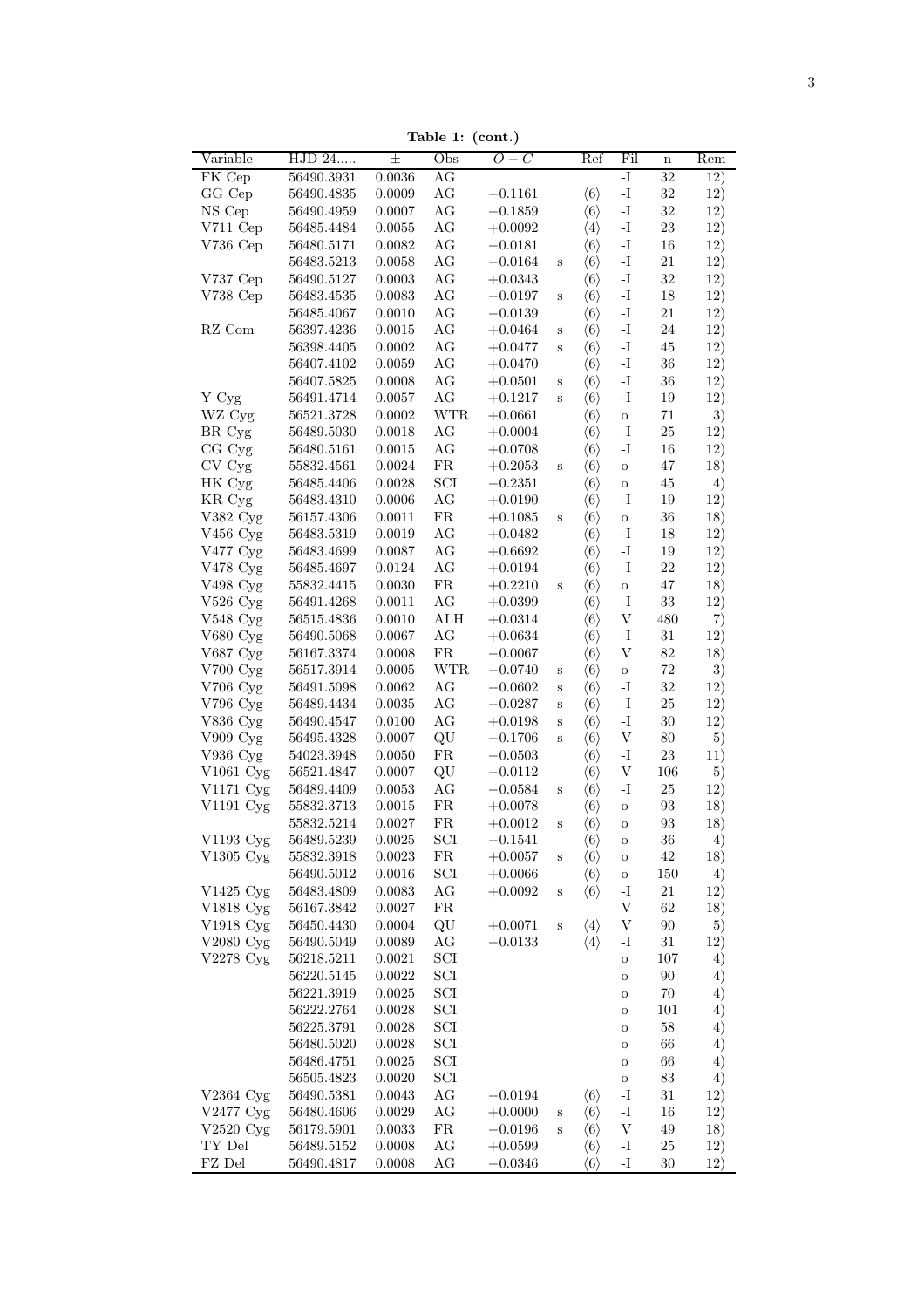Table 1: (cont.)

| Variable         | HJD 24                   | $\pm$            | rapie $\mathbf{r}$ . (com.)<br>Obs | $O-C$                  |              | Ref                                        | Fil                            | $\mathbf n$ | Rem              |
|------------------|--------------------------|------------------|------------------------------------|------------------------|--------------|--------------------------------------------|--------------------------------|-------------|------------------|
| RZ Dra           | 56485.5108               | 0.0029           | AG                                 | $+\overline{0.0574}$   | $\, {\bf S}$ | $\langle 6 \rangle$                        | $\mathbf{I}$                   | 23          | $\overline{12})$ |
| TZ Dra           | 56461.4294               | $0.0030\,$       | $\rm{JU}$                          | $-0.0383$              | $\rm S$      | $\langle 6 \rangle$                        | $\rm{O}$                       | $31\,$      | 4)               |
|                  | 56483.5157               | $0.0024\,$       | $\rm{AG}$                          | $-0.0359$              |              | $\langle 6 \rangle$                        | $\mathbf{I}$ –                 | $22\,$      | 12)              |
|                  | 56490.4435               | 0.0019           | $\rm{AG}$                          | $-0.0364$              |              | $\langle 6 \rangle$                        | $\mathbf{I}$ .                 | $31\,$      | 12)              |
| WW Dra           | 56400.5555               | 0.0059           | AG                                 | $+0.5930$              |              | $\langle 6 \rangle$                        | $\mathbf{I}$ .                 | $23\,$      | 12)              |
| BH Dra           | 56489.4282               | 0.0018           | $\rm{AG}$                          | $-0.0032$              |              | $\langle 6 \rangle$                        | $\mathbf{I}$ –                 | $25\,$      | 12)              |
| ${\rm BS}$ Dra   | $56483.4179\,$           | $\,0.0045\,$     | $\rm{AG}$                          | $-0.0019$              | $\, {\bf S}$ | $\langle 6 \rangle$                        | $\mathbf{I}$ –                 | $20\,$      | 12)              |
| $\rm BV~Dra$     | 56408.4591               | $0.0014\,$       | $\rm{AG}$                          | $-0.0054$              |              | $\langle 6 \rangle$                        | $\mathbf{I}$ –                 | $34\,$      | 12)              |
| GM Dra           | 56483.4878               | 0.0024           | $\rm{AG}$                          | $-0.0126$              | $\, {\bf S}$ | $\langle 4 \rangle$                        | $\mathbf{I}$ –                 | $22\,$      | 12)              |
| V341 Dra         | 56400.6049               | $0.0006\,$       | $\rm{AG}$                          | $+0.0041$              |              | $\langle 6 \rangle$                        | $\mathbf{I}$ .                 | $23\,$      | 12)              |
| AL Gem           | 56334.3053               | $\,0.0021\,$     | AG                                 | $+0.0785$              |              | $\langle 6 \rangle$                        | $\mathbf{I}$ .                 | $39\,$      | 12)              |
|                  | 56338.4771               | $0.0014\,$       | $\rm{AG}$                          | $+0.0763$              |              | $\langle 6 \rangle$                        | $\mathbf{I}$ .                 | $25\,$      | 12)              |
| V345 Gem         | 56355.3776               | $0.0026\,$       | $\ensuremath{\mathrm{SCI}}$        | $+0.0258$              |              | $\langle 4 \rangle$                        | $\rm{O}$                       | 167         | 4)               |
| V348 Gem         | 56355.4767               | 0.0020           | ${\rm FR}$                         |                        |              |                                            | $\ensuremath{\mathbf{V}}$      | $25\,$      | 18)              |
| $V382$ Gem       | 56354.3793               | 0.0024           | $\rm{AG}$                          | $-0.0147$              | $\, {\bf S}$ | $\langle 6 \rangle$                        | $\mathbf{I}$ .                 | $19\,$      | 12)              |
| $V389$ Gem       | 56334.3476               | $0.0077\,$       | AG                                 | $-0.0113$              |              | $\langle 6 \rangle$                        | $\mathbf{I}$ .                 | $39\,$      | 12)              |
| $V417$ Gem       | 56355.4088               | 0.0063           | $\rm{AG}$                          | $+0.0207$              | $\rm S$      | $\langle 6 \rangle$                        | $\mathbf{I}$ .                 | $40\,$      | 12)              |
| SZ Her           | $56491.475$ :            | $0.006\,$        | $\rm{AG}$                          | $+0.391\,$             |              | $\langle 6 \rangle$                        | $\mathbf{I}$ –                 | $20\,$      | 12)              |
| ${\rm UX\ Her}$  | 56460.4407               | $0.0006\,$       | $\rm QU$                           | $+0.0998$              |              | $\langle 6 \rangle$                        | $\mathbf{V}$                   | $75\,$      | 5)               |
| BC Her           | 56487.4879               | 0.0024           | $\ensuremath{\mathrm{SCI}}$        | $-0.4204$              | $\rm S$      | $\langle 6 \rangle$                        | $\rm{O}$                       | $\rm 97$    | 4)               |
| DH Her           | 56483.4550               | 0.0074           | $\rm{AG}$                          | $+0.0095$              |              | $\langle 6 \rangle$                        | $\mathbf{I}$ .                 | $20\,$      | 12)              |
| $\rm DK\ Her$    | 56493.4799               | $0.0024\,$       | $\ensuremath{\mathrm{SCI}}$        | $-0.1480$              | $\, {\bf S}$ | $\langle 6 \rangle$                        | $\mathbf{o}$                   | $71\,$      | 4)               |
| HS Her           |                          | $0.0106\,$       | $\rm{AG}$                          |                        |              |                                            | $\mathbf{-I}$                  | $19\,$      | 12)              |
| V338 Her         | 56491.4564               | $0.0026\,$       | $\rm{AG}$                          | $-0.0278$              |              | $\langle 6 \rangle$                        | $\mathbf{I}$ .                 | $21\,$      | 12)              |
|                  | 56485.5277               |                  |                                    | $+0.1182$              | $\rm S$      | $\langle 6 \rangle$                        |                                |             |                  |
|                  | 56487.4798               | 0.0006           | $\rm{JU}$                          | $+0.1117$              |              | $\langle 6 \rangle$                        | $\mathbf{o}$                   | $76\,$      | 4)               |
| $\rm V357~Her$   | 56440.4917               | 0.0014           | $\operatorname{SCI}$               | $+0.0276$              | $\, {\bf S}$ | $\langle 6 \rangle$                        | $\mathbf O$                    | $56\,$      | 4)               |
|                  | 56448.5272               | 0.0028           | $\ensuremath{\mathrm{SCI}}$        | $+0.0290$              |              | $\langle 6 \rangle$                        | $\mathbf O$                    | $55\,$      | 4)               |
|                  | 56449.5107               | $\,0.0021\,$     | $\ensuremath{\mathrm{SCI}}$        | $+0.0344$              |              | $\langle 6 \rangle$                        | $\mathbf O$                    | $62\,$      | 4)               |
|                  | 56451.4894               | 0.0019           | $\ensuremath{\mathrm{SCI}}$        | $-0.0129$              | $\, {\bf S}$ | $\langle 6 \rangle$                        | $\mathbf O$                    | $38\,$      | 4)               |
|                  | 56483.4955               | 0.0018           | $\ensuremath{\mathrm{SCI}}$        | $-0.0039$              | $\, {\bf S}$ | $\langle 6 \rangle$                        | $\mathbf O$                    | $66\,$      | 4)               |
| $\rm V450~Her$   | 56485.4293               | 0.0041           | $\rm{AG}$                          | $+0.1060$              | $\, {\bf S}$ | $\langle 6 \rangle$                        | $\mathbf{I}$                   | $23\,$      | 12)              |
|                  | 56495.4702               | 0.0017           | $\rm{J}U$                          | $+0.1069$              | $\rm S$      | $\langle 6 \rangle$                        | $\mathbf O$                    | $70\,$      | 4)               |
| $\rm V731~Her$   | 56489.4190               | 0.0009           | $\rm{J}U$                          | $+0.0990$              |              | $\langle 6 \rangle$                        | $\mathbf O$                    | $65\,$      | 4)               |
| $V732$ Her       | $56450.4204\,$           | 0.0090           | $\rm{J}U$                          | $+0.0393$              | $\rm S$      | $\langle 6 \rangle$                        | $\mathbf O$                    | $72\,$      | 4)               |
|                  | 56451.4906               | $0.0050\,$       | $\rm{J}U$                          | $+0.0585$              | $\rm S$      | $\langle 6 \rangle$                        | $\rm{O}$                       | $69\,$      | 4)               |
| $\rm V742~Her$   | 56450.5170               | 0.0020           | $\ensuremath{\mathrm{SCI}}$        | $+0.0399$              | $\, {\bf S}$ | $\langle 6 \rangle$                        | $\rm{O}$                       | $66\,$      | 4)               |
| V829 Her         | 56506.4867               | 0.0016           | $\rm{J}U$                          | $+0.0138$              |              | $\langle 4 \rangle$                        | $\mathbf O$                    | $81\,$      | 4)               |
| V842 Her         | 56480.4104               | $0.0002\,$       | <b>WTR</b>                         | $+0.0064$              | $\, {\bf S}$ | $\langle 4 \rangle$                        | $\mathbf O$                    | 61          | 3)               |
| $V857$ Her       | 56480.4494               | 0.0007           | $\rm{J}U$                          | $+0.0050$              |              | $\langle 4 \rangle$                        | $\rm{O}$                       | 66          | 4)               |
| V994 Her         | 56490.4522               | 0.0063           | AG                                 |                        |              |                                            | -1                             | 31          | 12)              |
| $V1047$ Her      | 56505.4599               | 0.0015           | $\rm JU$                           | $-0.0059$              | $\mathbf S$  | $\langle 4 \rangle$                        | $\rm{O}$                       | 71          | 4)               |
| V1055 Her        | 56462.4825               | $0.0012\,$       | $\rm{J}U$                          | $+0.0113$              | $\rm S$      | $\langle 4 \rangle$                        | $\mathbf O$                    | $60\,$      | 4)               |
| RW Lac           | 56489.4428               | 0.0051           | AG                                 | $-0.0134$              | S            | $\langle 6 \rangle$                        | $\mathbf{-I}$                  | $25\,$      | 12)              |
| $V401$ Lac       | 56491.4340               | $\,0.0044\,$     | AG                                 |                        |              |                                            | $\mathbf{I}$                   | $21\,$      | 12)              |
| UV Leo           | 56371.5971               | 0.0005           | AG                                 | $+0.0375$              | S            | $\langle 6 \rangle$                        | $\mathbf{-I}$                  | $23\,$      | 12)              |
|                  | 56397.4002               | $0.0015\,$       | AG                                 | $+0.0370$              | $\mathbf S$  | $\langle 6 \rangle$                        | $\mathbf{-I}$                  | $22\,$      | 12)              |
| UZ Leo           | 56371.5797               | 0.0021           | AG                                 | $-0.0659$              | S            | $\langle 6 \rangle$                        | $\mathbf{I}$ .                 | $23\,$      | 12)              |
|                  | 56398.4630               | $0.0002\,$       | $\rm{AG}$                          | $-0.0674$              |              | $\langle 6 \rangle$                        | $\mathbf{I}$ .                 | $16\,$      | 12)              |
| XY Leo           | 56356.3607               | 0.0010           | AG                                 | $-0.0439$              | $\mathbf S$  | $\langle 6 \rangle$                        | $\mathbf{I}$ .                 | 18          | 12)              |
|                  | 56371.5600               | $0.0037\,$       | AG                                 | $-0.0438$              |              | $\langle 6 \rangle$                        | $\mathbf{I}$ .                 | $23\,$      | 12)              |
| AL Leo           | 56356.3328               | $0.0025\,$       | AG                                 | $+0.8182$              | $\mathbf S$  | $\langle 6 \rangle$                        | $\mathbf{-I}$                  | 18          | 12)              |
|                  | 56371.5835               | 0.0029           | AG                                 | $-0.5087$              | $\, {\bf S}$ | $\langle 6 \rangle$                        | $-I$                           | $23\,$      | 12)              |
| AM Leo           | 56397.3619               | 0.0004           | <b>WTR</b>                         | $+0.0137$              |              | $\langle 6 \rangle$                        | $\mathbf O$                    | $76\,$      | 3)               |
|                  | 56397.3628               | 0.0015           | AG                                 | $+0.0146$              |              | $\langle 6 \rangle$                        | $\mathbf{-I}$                  | $22\,$      | 12)              |
| BW Leo           | 56356.4796               | 0.0017           | SCI                                | $+0.0456$              |              | $\langle 6 \rangle$                        | $\mathbf O$                    | $\rm 29$    | 4)               |
|                  | 56356.6491               | 0.0028           | $\ensuremath{\mathrm{SCI}}$        | $+0.0465$              | $\bf S$      | $\langle 6 \rangle$                        | $\mathbf O$                    | 27          | 4)               |
|                  |                          |                  |                                    |                        |              |                                            |                                |             |                  |
|                  |                          |                  |                                    |                        |              |                                            |                                |             |                  |
| EX Leo<br>VW LMi | 56398.5324<br>56398.4076 | 0.0025<br>0.0011 | AG<br>AG                           | $+0.0123$<br>$+0.0116$ | S            | $\langle 4 \rangle$<br>$\langle 4 \rangle$ | $\mathbf{-I}$<br>$\mathbf{-I}$ | 36<br>37    | 12)<br>12)       |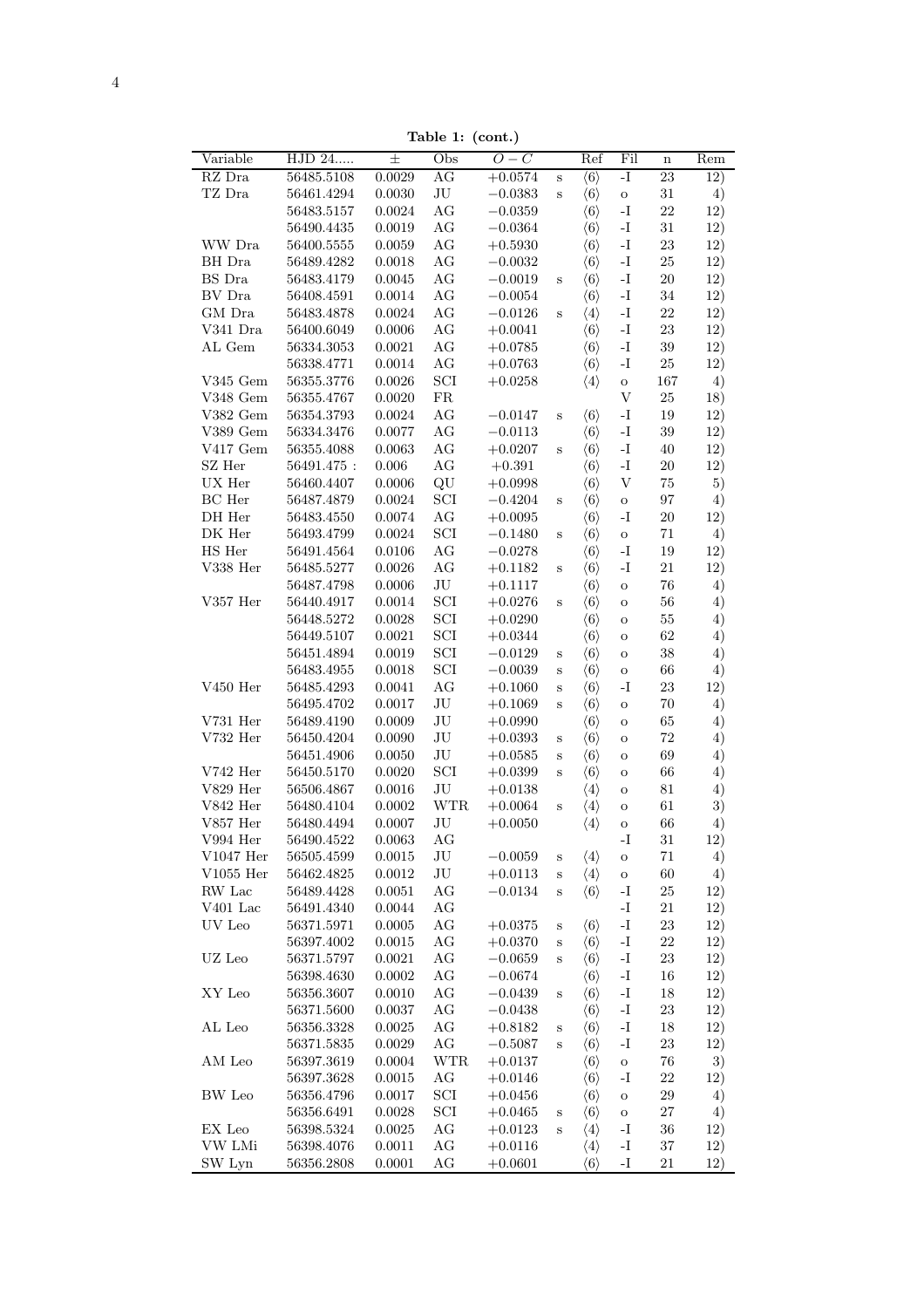Table 1: (cont.)

| HJD 24<br>$\pm$<br>$O-C$<br>Variable<br>Obs<br>SW Lyn<br>56371.4216<br>0.0025<br>AG<br>$+0.0654$<br>BG Lyn<br>$\rm{AG}$<br>56355.5344<br>0.0025<br>$-0.0001$<br>CC Lyn<br>AG<br>0.0021<br>56355.4856<br>$+0.0627$<br>$\rm{AG}$<br>DY Lyn<br>0.0016<br>56354.4512<br>$-0.1878$<br>$\rm{AG}$<br>0.0005<br>56356.4205<br>$-0.1883$<br>$\rm{AG}$<br>0.0030<br>56371.5211<br>$-0.1900$<br>$\rm{AG}$<br>DZ Lyn<br>56356.3443<br>$\,0.0037\,$<br>$-0.0161$<br>$\rm{AG}$<br>56371.4692<br>0.0011<br>$-0.0120$<br>$\rm{AG}$<br>FI Lyn<br>0.0026<br>56355.4371<br>$+0.0169$<br>AG<br>56355.6234<br>0.0018<br>$+0.0166$<br>AG<br>FN Lyn<br>56354.3422<br>0.0006<br>$+0.0641$<br>${\rm FR}$<br>AA Lyr<br>56500.4726<br>$0.0005\,$<br>$+0.2110$<br>V574 Lyr<br>$\rm{J}U$<br>0.0008<br>56490.4440<br>$+0.0052$<br>$\rm{J}U$<br>V579 Lyr<br>0.0006<br>56492.4709<br>$-0.0157$<br>$\rm{J}U$<br>V580 Lyr<br>0.0008<br>56478.4513<br>$-0.0081$<br>V922 Mon<br>55968.2808<br>$0.0002\,$<br>RAT RCR<br>$-0.0196$<br>$\rm{AG}$<br>V451 Oph<br>0.0022<br>56489.5001<br>$-0.0041$<br>$\operatorname{RAT}$ $\operatorname{RCR}$<br>V913 Oph<br>$56046.5489\,$<br>$0.0002\,$<br>$+0.3318$<br>$\operatorname{RAT}$ $\operatorname{RCR}$<br>$V2640$ Oph<br>56072.4495<br>$\,0.0003\,$<br>$+0.0016$<br>FK Ori<br>$\operatorname{RAT}$ $\operatorname{RCR}$<br>56220.4931<br>0.0005<br>$-0.0458$<br>V1848 Ori<br>55960.3064<br>0.0002<br>RAT RCR<br>$-0.0026$<br>AG<br>V2735 Ori<br>56354.3222<br>0.0006<br>$-0.0130$<br>V2790 Ori<br>$0.0002\,$<br>RAT RCR<br>55959.3466<br>$-0.0085$<br>TY Peg<br>0.0019<br><b>BHE</b><br>56175.3641<br>$-0.3586$<br>BB Peg<br>$\operatorname{RAT}$ $\operatorname{RCR}$<br>56148.4843<br>0.0003<br>$-0.0073$<br>BO Peg<br>0.0002<br>$\operatorname{RAT}$ $\operatorname{RCR}$<br>56135.4829<br>$-0.0378$<br>BX Peg<br>0.0002<br>$\operatorname{RAT}$ $\operatorname{RCR}$<br>56141.4758<br>$+0.0324$<br>56178.3510<br>$0.0002\,$<br>$\operatorname{RAT}$ $\operatorname{RCR}$<br>$+0.0323$<br>${\rm BHE}$<br>56187.3246<br>0.0006<br>$+0.0324$<br>DK Peg<br><b>BHE</b><br>56181.4299<br>$\,0.0013\,$<br>$+0.1289$<br>V365 Peg<br>56131.4986<br>$0.0002\,$<br>RAT RCR<br>$\mathop{\rm RT}$ Per<br>FR<br>0.0020<br>$+0.0726$<br>56151.5264<br>IT Per<br>0.0007<br>$\operatorname{RAT}$ $\operatorname{RCR}$<br>56172.5130<br>$-0.0210$<br>IU Per<br>55964.3132<br>0.0003<br>RAT RCR<br>$+0.0140$<br>$\rm{AG}$<br>KR Per<br>0.0042<br>56334.3145<br>$-0.0172$<br>NZ Per<br>AG<br>$\,0.0035\,$<br>56334.3109<br>$+0.0365$<br>V432 Per<br>$0.0001\,$<br>RAT RCR<br>56210.4707<br>$-0.0163$<br>$V723$ Per<br>56177.4666<br>0.0050<br>RAT RCR<br>$-0.0537$<br>V732 Per<br>56151.4877<br>0.0018<br>FR<br>$-0.1424$<br>56187.5393<br>0.0013<br>FR<br>$-0.1432$<br>$\rm V912\, \,Per$<br>$0.0005\,$<br>$\operatorname{RAT}$ $\operatorname{RCR}$<br>55966.4410<br>$+0.0874$<br>$V959$ Per<br>$56334.4515\,$<br>$0.0022\,$<br>AG<br>$+0.0214$<br>AG<br>56338.4166<br>0.0041<br>$+0.0236$<br>${\rm RV}$ ${\rm Psc}$<br>$0.0002\,$<br>RAT RCR<br>55962.2620<br>$-0.0546$<br>$VZ$ ${\rm Psc}$<br>$\operatorname{RAT}$ $\operatorname{RCR}$<br>56222.2724<br>0.0003<br>$+0.0318$ | $\, {\bf S}$<br>$\mathbf S$<br>$\, {\bf S}$<br>S<br>$\, {\bf S}$<br>$\mathbf S$<br>$\, {\bf S}$ | Ref<br>$\langle 6 \rangle$<br>$\langle 4 \rangle$<br>$\langle 4 \rangle$<br>$\langle 6 \rangle$<br>$\langle 6 \rangle$<br>$\langle 6 \rangle$<br>$\langle 6 \rangle$<br>$\langle 6 \rangle$<br>$\langle 6 \rangle$<br>$\langle 6 \rangle$<br>$\langle 6 \rangle$<br>$\langle 6 \rangle$<br>$\langle 4 \rangle$<br>$\langle 4 \rangle$<br>$\langle 4 \rangle$<br>$\langle 6 \rangle$<br>$\langle 6 \rangle$<br>$\langle 6 \rangle$<br>$\langle 6 \rangle$<br>$\langle 6 \rangle$<br>$\langle 6 \rangle$<br>$\langle 6 \rangle$<br>$\langle 6 \rangle$ | Fil<br>$\overline{\mathbf{I}}$<br>$\mathbf{I}$ .<br>$\mathbf{I}$ .<br>$\mathbf{I}-$<br>$\mathbf{I}$ –<br>$\mathbf{I}$<br>$\mathbf{I}-$<br>$\mathbf{I}$ –<br>$\mathbf{I}-$<br>$\mathbf{I}-$<br>$\mathbf{I}$<br>$\mathbf{I}$<br>$\mathbf{o}$<br>$\mathbf{o}$<br>$\mathbf O$<br>$\mbox{-}\mathrm{U}\mbox{-}\mathrm{I}$<br>$\mathbf{I}$ –<br>$\mbox{-}\mathrm{U}\mbox{-}\mathrm{I}$<br>$\mbox{-}\mathrm{U}\mbox{-}\mathrm{I}$<br>${\bf R}$<br>$\mbox{-}\mathrm{U}\mbox{-}\mathrm{I}$<br>$\mathbf{I}$ –<br>$\mbox{-}\mathrm{U}\mbox{-}\mathrm{I}$<br>$\mathbf{I}$<br>$\mathbf{V}$ | $\mathbf n$<br>29<br>$50\,$<br>43<br>$25\,$<br>21<br>$\,29$<br>$21\,$<br>$20\,$<br>$59\,$<br>59<br>$25\,$<br>$53\,$<br>86<br>64<br>58<br>116<br>$25\,$<br>232<br>188<br>170<br>129<br>16<br>93<br>329<br>157<br>219 | Rem<br>12)<br>12)<br>12)<br>12)<br>12)<br>12)<br>12)<br>12)<br>12)<br>12)<br>12)<br>12)<br>4)<br>4)<br>4)<br>15)<br>12)<br>15)<br>15)<br>15)<br>15)<br>12)<br>15)<br>16)<br>15)<br>15) |
|-------------------------------------------------------------------------------------------------------------------------------------------------------------------------------------------------------------------------------------------------------------------------------------------------------------------------------------------------------------------------------------------------------------------------------------------------------------------------------------------------------------------------------------------------------------------------------------------------------------------------------------------------------------------------------------------------------------------------------------------------------------------------------------------------------------------------------------------------------------------------------------------------------------------------------------------------------------------------------------------------------------------------------------------------------------------------------------------------------------------------------------------------------------------------------------------------------------------------------------------------------------------------------------------------------------------------------------------------------------------------------------------------------------------------------------------------------------------------------------------------------------------------------------------------------------------------------------------------------------------------------------------------------------------------------------------------------------------------------------------------------------------------------------------------------------------------------------------------------------------------------------------------------------------------------------------------------------------------------------------------------------------------------------------------------------------------------------------------------------------------------------------------------------------------------------------------------------------------------------------------------------------------------------------------------------------------------------------------------------------------------------------------------------------------------------------------------------------------------------------------------------------------------------------------------------------------------------------------------------------------------------------------------------------------------------------------------------------------------------------------------------------------------------------------------------------------------------------------------------------------------------------------------------------------------------------------------------------------------------------------------------------------------------------------------------------------------------------------------------------------------------------------------------------------|-------------------------------------------------------------------------------------------------|------------------------------------------------------------------------------------------------------------------------------------------------------------------------------------------------------------------------------------------------------------------------------------------------------------------------------------------------------------------------------------------------------------------------------------------------------------------------------------------------------------------------------------------------------|------------------------------------------------------------------------------------------------------------------------------------------------------------------------------------------------------------------------------------------------------------------------------------------------------------------------------------------------------------------------------------------------------------------------------------------------------------------------------------------------------------------------------------------------------------------------------|---------------------------------------------------------------------------------------------------------------------------------------------------------------------------------------------------------------------|----------------------------------------------------------------------------------------------------------------------------------------------------------------------------------------|
|                                                                                                                                                                                                                                                                                                                                                                                                                                                                                                                                                                                                                                                                                                                                                                                                                                                                                                                                                                                                                                                                                                                                                                                                                                                                                                                                                                                                                                                                                                                                                                                                                                                                                                                                                                                                                                                                                                                                                                                                                                                                                                                                                                                                                                                                                                                                                                                                                                                                                                                                                                                                                                                                                                                                                                                                                                                                                                                                                                                                                                                                                                                                                                         |                                                                                                 |                                                                                                                                                                                                                                                                                                                                                                                                                                                                                                                                                      |                                                                                                                                                                                                                                                                                                                                                                                                                                                                                                                                                                              |                                                                                                                                                                                                                     |                                                                                                                                                                                        |
|                                                                                                                                                                                                                                                                                                                                                                                                                                                                                                                                                                                                                                                                                                                                                                                                                                                                                                                                                                                                                                                                                                                                                                                                                                                                                                                                                                                                                                                                                                                                                                                                                                                                                                                                                                                                                                                                                                                                                                                                                                                                                                                                                                                                                                                                                                                                                                                                                                                                                                                                                                                                                                                                                                                                                                                                                                                                                                                                                                                                                                                                                                                                                                         |                                                                                                 |                                                                                                                                                                                                                                                                                                                                                                                                                                                                                                                                                      |                                                                                                                                                                                                                                                                                                                                                                                                                                                                                                                                                                              |                                                                                                                                                                                                                     |                                                                                                                                                                                        |
|                                                                                                                                                                                                                                                                                                                                                                                                                                                                                                                                                                                                                                                                                                                                                                                                                                                                                                                                                                                                                                                                                                                                                                                                                                                                                                                                                                                                                                                                                                                                                                                                                                                                                                                                                                                                                                                                                                                                                                                                                                                                                                                                                                                                                                                                                                                                                                                                                                                                                                                                                                                                                                                                                                                                                                                                                                                                                                                                                                                                                                                                                                                                                                         |                                                                                                 |                                                                                                                                                                                                                                                                                                                                                                                                                                                                                                                                                      |                                                                                                                                                                                                                                                                                                                                                                                                                                                                                                                                                                              |                                                                                                                                                                                                                     |                                                                                                                                                                                        |
|                                                                                                                                                                                                                                                                                                                                                                                                                                                                                                                                                                                                                                                                                                                                                                                                                                                                                                                                                                                                                                                                                                                                                                                                                                                                                                                                                                                                                                                                                                                                                                                                                                                                                                                                                                                                                                                                                                                                                                                                                                                                                                                                                                                                                                                                                                                                                                                                                                                                                                                                                                                                                                                                                                                                                                                                                                                                                                                                                                                                                                                                                                                                                                         |                                                                                                 |                                                                                                                                                                                                                                                                                                                                                                                                                                                                                                                                                      |                                                                                                                                                                                                                                                                                                                                                                                                                                                                                                                                                                              |                                                                                                                                                                                                                     |                                                                                                                                                                                        |
|                                                                                                                                                                                                                                                                                                                                                                                                                                                                                                                                                                                                                                                                                                                                                                                                                                                                                                                                                                                                                                                                                                                                                                                                                                                                                                                                                                                                                                                                                                                                                                                                                                                                                                                                                                                                                                                                                                                                                                                                                                                                                                                                                                                                                                                                                                                                                                                                                                                                                                                                                                                                                                                                                                                                                                                                                                                                                                                                                                                                                                                                                                                                                                         |                                                                                                 |                                                                                                                                                                                                                                                                                                                                                                                                                                                                                                                                                      |                                                                                                                                                                                                                                                                                                                                                                                                                                                                                                                                                                              |                                                                                                                                                                                                                     |                                                                                                                                                                                        |
|                                                                                                                                                                                                                                                                                                                                                                                                                                                                                                                                                                                                                                                                                                                                                                                                                                                                                                                                                                                                                                                                                                                                                                                                                                                                                                                                                                                                                                                                                                                                                                                                                                                                                                                                                                                                                                                                                                                                                                                                                                                                                                                                                                                                                                                                                                                                                                                                                                                                                                                                                                                                                                                                                                                                                                                                                                                                                                                                                                                                                                                                                                                                                                         |                                                                                                 |                                                                                                                                                                                                                                                                                                                                                                                                                                                                                                                                                      |                                                                                                                                                                                                                                                                                                                                                                                                                                                                                                                                                                              |                                                                                                                                                                                                                     |                                                                                                                                                                                        |
|                                                                                                                                                                                                                                                                                                                                                                                                                                                                                                                                                                                                                                                                                                                                                                                                                                                                                                                                                                                                                                                                                                                                                                                                                                                                                                                                                                                                                                                                                                                                                                                                                                                                                                                                                                                                                                                                                                                                                                                                                                                                                                                                                                                                                                                                                                                                                                                                                                                                                                                                                                                                                                                                                                                                                                                                                                                                                                                                                                                                                                                                                                                                                                         |                                                                                                 |                                                                                                                                                                                                                                                                                                                                                                                                                                                                                                                                                      |                                                                                                                                                                                                                                                                                                                                                                                                                                                                                                                                                                              |                                                                                                                                                                                                                     |                                                                                                                                                                                        |
|                                                                                                                                                                                                                                                                                                                                                                                                                                                                                                                                                                                                                                                                                                                                                                                                                                                                                                                                                                                                                                                                                                                                                                                                                                                                                                                                                                                                                                                                                                                                                                                                                                                                                                                                                                                                                                                                                                                                                                                                                                                                                                                                                                                                                                                                                                                                                                                                                                                                                                                                                                                                                                                                                                                                                                                                                                                                                                                                                                                                                                                                                                                                                                         |                                                                                                 |                                                                                                                                                                                                                                                                                                                                                                                                                                                                                                                                                      |                                                                                                                                                                                                                                                                                                                                                                                                                                                                                                                                                                              |                                                                                                                                                                                                                     |                                                                                                                                                                                        |
|                                                                                                                                                                                                                                                                                                                                                                                                                                                                                                                                                                                                                                                                                                                                                                                                                                                                                                                                                                                                                                                                                                                                                                                                                                                                                                                                                                                                                                                                                                                                                                                                                                                                                                                                                                                                                                                                                                                                                                                                                                                                                                                                                                                                                                                                                                                                                                                                                                                                                                                                                                                                                                                                                                                                                                                                                                                                                                                                                                                                                                                                                                                                                                         |                                                                                                 |                                                                                                                                                                                                                                                                                                                                                                                                                                                                                                                                                      |                                                                                                                                                                                                                                                                                                                                                                                                                                                                                                                                                                              |                                                                                                                                                                                                                     |                                                                                                                                                                                        |
|                                                                                                                                                                                                                                                                                                                                                                                                                                                                                                                                                                                                                                                                                                                                                                                                                                                                                                                                                                                                                                                                                                                                                                                                                                                                                                                                                                                                                                                                                                                                                                                                                                                                                                                                                                                                                                                                                                                                                                                                                                                                                                                                                                                                                                                                                                                                                                                                                                                                                                                                                                                                                                                                                                                                                                                                                                                                                                                                                                                                                                                                                                                                                                         |                                                                                                 |                                                                                                                                                                                                                                                                                                                                                                                                                                                                                                                                                      |                                                                                                                                                                                                                                                                                                                                                                                                                                                                                                                                                                              |                                                                                                                                                                                                                     |                                                                                                                                                                                        |
|                                                                                                                                                                                                                                                                                                                                                                                                                                                                                                                                                                                                                                                                                                                                                                                                                                                                                                                                                                                                                                                                                                                                                                                                                                                                                                                                                                                                                                                                                                                                                                                                                                                                                                                                                                                                                                                                                                                                                                                                                                                                                                                                                                                                                                                                                                                                                                                                                                                                                                                                                                                                                                                                                                                                                                                                                                                                                                                                                                                                                                                                                                                                                                         |                                                                                                 |                                                                                                                                                                                                                                                                                                                                                                                                                                                                                                                                                      |                                                                                                                                                                                                                                                                                                                                                                                                                                                                                                                                                                              |                                                                                                                                                                                                                     |                                                                                                                                                                                        |
|                                                                                                                                                                                                                                                                                                                                                                                                                                                                                                                                                                                                                                                                                                                                                                                                                                                                                                                                                                                                                                                                                                                                                                                                                                                                                                                                                                                                                                                                                                                                                                                                                                                                                                                                                                                                                                                                                                                                                                                                                                                                                                                                                                                                                                                                                                                                                                                                                                                                                                                                                                                                                                                                                                                                                                                                                                                                                                                                                                                                                                                                                                                                                                         |                                                                                                 |                                                                                                                                                                                                                                                                                                                                                                                                                                                                                                                                                      |                                                                                                                                                                                                                                                                                                                                                                                                                                                                                                                                                                              |                                                                                                                                                                                                                     |                                                                                                                                                                                        |
|                                                                                                                                                                                                                                                                                                                                                                                                                                                                                                                                                                                                                                                                                                                                                                                                                                                                                                                                                                                                                                                                                                                                                                                                                                                                                                                                                                                                                                                                                                                                                                                                                                                                                                                                                                                                                                                                                                                                                                                                                                                                                                                                                                                                                                                                                                                                                                                                                                                                                                                                                                                                                                                                                                                                                                                                                                                                                                                                                                                                                                                                                                                                                                         |                                                                                                 |                                                                                                                                                                                                                                                                                                                                                                                                                                                                                                                                                      |                                                                                                                                                                                                                                                                                                                                                                                                                                                                                                                                                                              |                                                                                                                                                                                                                     |                                                                                                                                                                                        |
|                                                                                                                                                                                                                                                                                                                                                                                                                                                                                                                                                                                                                                                                                                                                                                                                                                                                                                                                                                                                                                                                                                                                                                                                                                                                                                                                                                                                                                                                                                                                                                                                                                                                                                                                                                                                                                                                                                                                                                                                                                                                                                                                                                                                                                                                                                                                                                                                                                                                                                                                                                                                                                                                                                                                                                                                                                                                                                                                                                                                                                                                                                                                                                         |                                                                                                 |                                                                                                                                                                                                                                                                                                                                                                                                                                                                                                                                                      |                                                                                                                                                                                                                                                                                                                                                                                                                                                                                                                                                                              |                                                                                                                                                                                                                     |                                                                                                                                                                                        |
|                                                                                                                                                                                                                                                                                                                                                                                                                                                                                                                                                                                                                                                                                                                                                                                                                                                                                                                                                                                                                                                                                                                                                                                                                                                                                                                                                                                                                                                                                                                                                                                                                                                                                                                                                                                                                                                                                                                                                                                                                                                                                                                                                                                                                                                                                                                                                                                                                                                                                                                                                                                                                                                                                                                                                                                                                                                                                                                                                                                                                                                                                                                                                                         |                                                                                                 |                                                                                                                                                                                                                                                                                                                                                                                                                                                                                                                                                      |                                                                                                                                                                                                                                                                                                                                                                                                                                                                                                                                                                              |                                                                                                                                                                                                                     |                                                                                                                                                                                        |
|                                                                                                                                                                                                                                                                                                                                                                                                                                                                                                                                                                                                                                                                                                                                                                                                                                                                                                                                                                                                                                                                                                                                                                                                                                                                                                                                                                                                                                                                                                                                                                                                                                                                                                                                                                                                                                                                                                                                                                                                                                                                                                                                                                                                                                                                                                                                                                                                                                                                                                                                                                                                                                                                                                                                                                                                                                                                                                                                                                                                                                                                                                                                                                         |                                                                                                 |                                                                                                                                                                                                                                                                                                                                                                                                                                                                                                                                                      |                                                                                                                                                                                                                                                                                                                                                                                                                                                                                                                                                                              |                                                                                                                                                                                                                     |                                                                                                                                                                                        |
|                                                                                                                                                                                                                                                                                                                                                                                                                                                                                                                                                                                                                                                                                                                                                                                                                                                                                                                                                                                                                                                                                                                                                                                                                                                                                                                                                                                                                                                                                                                                                                                                                                                                                                                                                                                                                                                                                                                                                                                                                                                                                                                                                                                                                                                                                                                                                                                                                                                                                                                                                                                                                                                                                                                                                                                                                                                                                                                                                                                                                                                                                                                                                                         |                                                                                                 |                                                                                                                                                                                                                                                                                                                                                                                                                                                                                                                                                      |                                                                                                                                                                                                                                                                                                                                                                                                                                                                                                                                                                              |                                                                                                                                                                                                                     |                                                                                                                                                                                        |
|                                                                                                                                                                                                                                                                                                                                                                                                                                                                                                                                                                                                                                                                                                                                                                                                                                                                                                                                                                                                                                                                                                                                                                                                                                                                                                                                                                                                                                                                                                                                                                                                                                                                                                                                                                                                                                                                                                                                                                                                                                                                                                                                                                                                                                                                                                                                                                                                                                                                                                                                                                                                                                                                                                                                                                                                                                                                                                                                                                                                                                                                                                                                                                         |                                                                                                 |                                                                                                                                                                                                                                                                                                                                                                                                                                                                                                                                                      |                                                                                                                                                                                                                                                                                                                                                                                                                                                                                                                                                                              |                                                                                                                                                                                                                     |                                                                                                                                                                                        |
|                                                                                                                                                                                                                                                                                                                                                                                                                                                                                                                                                                                                                                                                                                                                                                                                                                                                                                                                                                                                                                                                                                                                                                                                                                                                                                                                                                                                                                                                                                                                                                                                                                                                                                                                                                                                                                                                                                                                                                                                                                                                                                                                                                                                                                                                                                                                                                                                                                                                                                                                                                                                                                                                                                                                                                                                                                                                                                                                                                                                                                                                                                                                                                         |                                                                                                 |                                                                                                                                                                                                                                                                                                                                                                                                                                                                                                                                                      |                                                                                                                                                                                                                                                                                                                                                                                                                                                                                                                                                                              |                                                                                                                                                                                                                     |                                                                                                                                                                                        |
|                                                                                                                                                                                                                                                                                                                                                                                                                                                                                                                                                                                                                                                                                                                                                                                                                                                                                                                                                                                                                                                                                                                                                                                                                                                                                                                                                                                                                                                                                                                                                                                                                                                                                                                                                                                                                                                                                                                                                                                                                                                                                                                                                                                                                                                                                                                                                                                                                                                                                                                                                                                                                                                                                                                                                                                                                                                                                                                                                                                                                                                                                                                                                                         |                                                                                                 |                                                                                                                                                                                                                                                                                                                                                                                                                                                                                                                                                      |                                                                                                                                                                                                                                                                                                                                                                                                                                                                                                                                                                              |                                                                                                                                                                                                                     |                                                                                                                                                                                        |
|                                                                                                                                                                                                                                                                                                                                                                                                                                                                                                                                                                                                                                                                                                                                                                                                                                                                                                                                                                                                                                                                                                                                                                                                                                                                                                                                                                                                                                                                                                                                                                                                                                                                                                                                                                                                                                                                                                                                                                                                                                                                                                                                                                                                                                                                                                                                                                                                                                                                                                                                                                                                                                                                                                                                                                                                                                                                                                                                                                                                                                                                                                                                                                         |                                                                                                 |                                                                                                                                                                                                                                                                                                                                                                                                                                                                                                                                                      |                                                                                                                                                                                                                                                                                                                                                                                                                                                                                                                                                                              |                                                                                                                                                                                                                     |                                                                                                                                                                                        |
|                                                                                                                                                                                                                                                                                                                                                                                                                                                                                                                                                                                                                                                                                                                                                                                                                                                                                                                                                                                                                                                                                                                                                                                                                                                                                                                                                                                                                                                                                                                                                                                                                                                                                                                                                                                                                                                                                                                                                                                                                                                                                                                                                                                                                                                                                                                                                                                                                                                                                                                                                                                                                                                                                                                                                                                                                                                                                                                                                                                                                                                                                                                                                                         |                                                                                                 |                                                                                                                                                                                                                                                                                                                                                                                                                                                                                                                                                      |                                                                                                                                                                                                                                                                                                                                                                                                                                                                                                                                                                              |                                                                                                                                                                                                                     |                                                                                                                                                                                        |
|                                                                                                                                                                                                                                                                                                                                                                                                                                                                                                                                                                                                                                                                                                                                                                                                                                                                                                                                                                                                                                                                                                                                                                                                                                                                                                                                                                                                                                                                                                                                                                                                                                                                                                                                                                                                                                                                                                                                                                                                                                                                                                                                                                                                                                                                                                                                                                                                                                                                                                                                                                                                                                                                                                                                                                                                                                                                                                                                                                                                                                                                                                                                                                         |                                                                                                 |                                                                                                                                                                                                                                                                                                                                                                                                                                                                                                                                                      |                                                                                                                                                                                                                                                                                                                                                                                                                                                                                                                                                                              |                                                                                                                                                                                                                     |                                                                                                                                                                                        |
|                                                                                                                                                                                                                                                                                                                                                                                                                                                                                                                                                                                                                                                                                                                                                                                                                                                                                                                                                                                                                                                                                                                                                                                                                                                                                                                                                                                                                                                                                                                                                                                                                                                                                                                                                                                                                                                                                                                                                                                                                                                                                                                                                                                                                                                                                                                                                                                                                                                                                                                                                                                                                                                                                                                                                                                                                                                                                                                                                                                                                                                                                                                                                                         |                                                                                                 |                                                                                                                                                                                                                                                                                                                                                                                                                                                                                                                                                      |                                                                                                                                                                                                                                                                                                                                                                                                                                                                                                                                                                              |                                                                                                                                                                                                                     |                                                                                                                                                                                        |
|                                                                                                                                                                                                                                                                                                                                                                                                                                                                                                                                                                                                                                                                                                                                                                                                                                                                                                                                                                                                                                                                                                                                                                                                                                                                                                                                                                                                                                                                                                                                                                                                                                                                                                                                                                                                                                                                                                                                                                                                                                                                                                                                                                                                                                                                                                                                                                                                                                                                                                                                                                                                                                                                                                                                                                                                                                                                                                                                                                                                                                                                                                                                                                         |                                                                                                 | $\langle 6 \rangle$                                                                                                                                                                                                                                                                                                                                                                                                                                                                                                                                  |                                                                                                                                                                                                                                                                                                                                                                                                                                                                                                                                                                              |                                                                                                                                                                                                                     |                                                                                                                                                                                        |
|                                                                                                                                                                                                                                                                                                                                                                                                                                                                                                                                                                                                                                                                                                                                                                                                                                                                                                                                                                                                                                                                                                                                                                                                                                                                                                                                                                                                                                                                                                                                                                                                                                                                                                                                                                                                                                                                                                                                                                                                                                                                                                                                                                                                                                                                                                                                                                                                                                                                                                                                                                                                                                                                                                                                                                                                                                                                                                                                                                                                                                                                                                                                                                         | $\mathbf S$                                                                                     | $\langle 6 \rangle$                                                                                                                                                                                                                                                                                                                                                                                                                                                                                                                                  |                                                                                                                                                                                                                                                                                                                                                                                                                                                                                                                                                                              |                                                                                                                                                                                                                     |                                                                                                                                                                                        |
|                                                                                                                                                                                                                                                                                                                                                                                                                                                                                                                                                                                                                                                                                                                                                                                                                                                                                                                                                                                                                                                                                                                                                                                                                                                                                                                                                                                                                                                                                                                                                                                                                                                                                                                                                                                                                                                                                                                                                                                                                                                                                                                                                                                                                                                                                                                                                                                                                                                                                                                                                                                                                                                                                                                                                                                                                                                                                                                                                                                                                                                                                                                                                                         |                                                                                                 | $\langle 6 \rangle$                                                                                                                                                                                                                                                                                                                                                                                                                                                                                                                                  | $\mbox{-}\mathrm{U}\mbox{-}\mathrm{I}$                                                                                                                                                                                                                                                                                                                                                                                                                                                                                                                                       |                                                                                                                                                                                                                     |                                                                                                                                                                                        |
|                                                                                                                                                                                                                                                                                                                                                                                                                                                                                                                                                                                                                                                                                                                                                                                                                                                                                                                                                                                                                                                                                                                                                                                                                                                                                                                                                                                                                                                                                                                                                                                                                                                                                                                                                                                                                                                                                                                                                                                                                                                                                                                                                                                                                                                                                                                                                                                                                                                                                                                                                                                                                                                                                                                                                                                                                                                                                                                                                                                                                                                                                                                                                                         | $\, {\bf S}$                                                                                    | $\langle 6 \rangle$                                                                                                                                                                                                                                                                                                                                                                                                                                                                                                                                  | $\mathbf V$                                                                                                                                                                                                                                                                                                                                                                                                                                                                                                                                                                  | 138                                                                                                                                                                                                                 | 15)                                                                                                                                                                                    |
|                                                                                                                                                                                                                                                                                                                                                                                                                                                                                                                                                                                                                                                                                                                                                                                                                                                                                                                                                                                                                                                                                                                                                                                                                                                                                                                                                                                                                                                                                                                                                                                                                                                                                                                                                                                                                                                                                                                                                                                                                                                                                                                                                                                                                                                                                                                                                                                                                                                                                                                                                                                                                                                                                                                                                                                                                                                                                                                                                                                                                                                                                                                                                                         |                                                                                                 | $\langle 6 \rangle$                                                                                                                                                                                                                                                                                                                                                                                                                                                                                                                                  | ${\bf R}$                                                                                                                                                                                                                                                                                                                                                                                                                                                                                                                                                                    | $83\,$                                                                                                                                                                                                              | 15)                                                                                                                                                                                    |
|                                                                                                                                                                                                                                                                                                                                                                                                                                                                                                                                                                                                                                                                                                                                                                                                                                                                                                                                                                                                                                                                                                                                                                                                                                                                                                                                                                                                                                                                                                                                                                                                                                                                                                                                                                                                                                                                                                                                                                                                                                                                                                                                                                                                                                                                                                                                                                                                                                                                                                                                                                                                                                                                                                                                                                                                                                                                                                                                                                                                                                                                                                                                                                         |                                                                                                 | $\langle 6 \rangle$                                                                                                                                                                                                                                                                                                                                                                                                                                                                                                                                  | $\mathbf{I}$ –                                                                                                                                                                                                                                                                                                                                                                                                                                                                                                                                                               | 328                                                                                                                                                                                                                 | 16)                                                                                                                                                                                    |
|                                                                                                                                                                                                                                                                                                                                                                                                                                                                                                                                                                                                                                                                                                                                                                                                                                                                                                                                                                                                                                                                                                                                                                                                                                                                                                                                                                                                                                                                                                                                                                                                                                                                                                                                                                                                                                                                                                                                                                                                                                                                                                                                                                                                                                                                                                                                                                                                                                                                                                                                                                                                                                                                                                                                                                                                                                                                                                                                                                                                                                                                                                                                                                         |                                                                                                 | $\langle 6 \rangle$                                                                                                                                                                                                                                                                                                                                                                                                                                                                                                                                  | $\mathbf{I}$                                                                                                                                                                                                                                                                                                                                                                                                                                                                                                                                                                 | $201\,$                                                                                                                                                                                                             | 16)                                                                                                                                                                                    |
|                                                                                                                                                                                                                                                                                                                                                                                                                                                                                                                                                                                                                                                                                                                                                                                                                                                                                                                                                                                                                                                                                                                                                                                                                                                                                                                                                                                                                                                                                                                                                                                                                                                                                                                                                                                                                                                                                                                                                                                                                                                                                                                                                                                                                                                                                                                                                                                                                                                                                                                                                                                                                                                                                                                                                                                                                                                                                                                                                                                                                                                                                                                                                                         |                                                                                                 |                                                                                                                                                                                                                                                                                                                                                                                                                                                                                                                                                      | $\mbox{-}\mathrm{U}\mbox{-}\mathrm{I}$                                                                                                                                                                                                                                                                                                                                                                                                                                                                                                                                       | 231                                                                                                                                                                                                                 | 15)                                                                                                                                                                                    |
|                                                                                                                                                                                                                                                                                                                                                                                                                                                                                                                                                                                                                                                                                                                                                                                                                                                                                                                                                                                                                                                                                                                                                                                                                                                                                                                                                                                                                                                                                                                                                                                                                                                                                                                                                                                                                                                                                                                                                                                                                                                                                                                                                                                                                                                                                                                                                                                                                                                                                                                                                                                                                                                                                                                                                                                                                                                                                                                                                                                                                                                                                                                                                                         | S                                                                                               | $\langle 6 \rangle$                                                                                                                                                                                                                                                                                                                                                                                                                                                                                                                                  | $\mathbf{o}$                                                                                                                                                                                                                                                                                                                                                                                                                                                                                                                                                                 | $38\,$                                                                                                                                                                                                              | 18)                                                                                                                                                                                    |
|                                                                                                                                                                                                                                                                                                                                                                                                                                                                                                                                                                                                                                                                                                                                                                                                                                                                                                                                                                                                                                                                                                                                                                                                                                                                                                                                                                                                                                                                                                                                                                                                                                                                                                                                                                                                                                                                                                                                                                                                                                                                                                                                                                                                                                                                                                                                                                                                                                                                                                                                                                                                                                                                                                                                                                                                                                                                                                                                                                                                                                                                                                                                                                         |                                                                                                 | $\langle 6 \rangle$                                                                                                                                                                                                                                                                                                                                                                                                                                                                                                                                  | $\ensuremath{\mathbf{V}}$                                                                                                                                                                                                                                                                                                                                                                                                                                                                                                                                                    | 180                                                                                                                                                                                                                 | 15)                                                                                                                                                                                    |
|                                                                                                                                                                                                                                                                                                                                                                                                                                                                                                                                                                                                                                                                                                                                                                                                                                                                                                                                                                                                                                                                                                                                                                                                                                                                                                                                                                                                                                                                                                                                                                                                                                                                                                                                                                                                                                                                                                                                                                                                                                                                                                                                                                                                                                                                                                                                                                                                                                                                                                                                                                                                                                                                                                                                                                                                                                                                                                                                                                                                                                                                                                                                                                         |                                                                                                 | $\langle 6 \rangle$                                                                                                                                                                                                                                                                                                                                                                                                                                                                                                                                  | $-U-I$                                                                                                                                                                                                                                                                                                                                                                                                                                                                                                                                                                       | 219                                                                                                                                                                                                                 | 15)                                                                                                                                                                                    |
|                                                                                                                                                                                                                                                                                                                                                                                                                                                                                                                                                                                                                                                                                                                                                                                                                                                                                                                                                                                                                                                                                                                                                                                                                                                                                                                                                                                                                                                                                                                                                                                                                                                                                                                                                                                                                                                                                                                                                                                                                                                                                                                                                                                                                                                                                                                                                                                                                                                                                                                                                                                                                                                                                                                                                                                                                                                                                                                                                                                                                                                                                                                                                                         |                                                                                                 | $\langle 6 \rangle$                                                                                                                                                                                                                                                                                                                                                                                                                                                                                                                                  | $\mathbf{I}$ –                                                                                                                                                                                                                                                                                                                                                                                                                                                                                                                                                               | 37                                                                                                                                                                                                                  | 12)                                                                                                                                                                                    |
|                                                                                                                                                                                                                                                                                                                                                                                                                                                                                                                                                                                                                                                                                                                                                                                                                                                                                                                                                                                                                                                                                                                                                                                                                                                                                                                                                                                                                                                                                                                                                                                                                                                                                                                                                                                                                                                                                                                                                                                                                                                                                                                                                                                                                                                                                                                                                                                                                                                                                                                                                                                                                                                                                                                                                                                                                                                                                                                                                                                                                                                                                                                                                                         |                                                                                                 | $\langle 6 \rangle$                                                                                                                                                                                                                                                                                                                                                                                                                                                                                                                                  | $\mathbf{I}-$                                                                                                                                                                                                                                                                                                                                                                                                                                                                                                                                                                | $36\,$                                                                                                                                                                                                              | 12)                                                                                                                                                                                    |
|                                                                                                                                                                                                                                                                                                                                                                                                                                                                                                                                                                                                                                                                                                                                                                                                                                                                                                                                                                                                                                                                                                                                                                                                                                                                                                                                                                                                                                                                                                                                                                                                                                                                                                                                                                                                                                                                                                                                                                                                                                                                                                                                                                                                                                                                                                                                                                                                                                                                                                                                                                                                                                                                                                                                                                                                                                                                                                                                                                                                                                                                                                                                                                         | $\rm S$                                                                                         | $\langle 6 \rangle$                                                                                                                                                                                                                                                                                                                                                                                                                                                                                                                                  | ${\bf R}$                                                                                                                                                                                                                                                                                                                                                                                                                                                                                                                                                                    | 186                                                                                                                                                                                                                 | 15)                                                                                                                                                                                    |
|                                                                                                                                                                                                                                                                                                                                                                                                                                                                                                                                                                                                                                                                                                                                                                                                                                                                                                                                                                                                                                                                                                                                                                                                                                                                                                                                                                                                                                                                                                                                                                                                                                                                                                                                                                                                                                                                                                                                                                                                                                                                                                                                                                                                                                                                                                                                                                                                                                                                                                                                                                                                                                                                                                                                                                                                                                                                                                                                                                                                                                                                                                                                                                         |                                                                                                 | $\langle 6 \rangle$                                                                                                                                                                                                                                                                                                                                                                                                                                                                                                                                  | ${\bf R}$                                                                                                                                                                                                                                                                                                                                                                                                                                                                                                                                                                    | 191                                                                                                                                                                                                                 | 15)                                                                                                                                                                                    |
|                                                                                                                                                                                                                                                                                                                                                                                                                                                                                                                                                                                                                                                                                                                                                                                                                                                                                                                                                                                                                                                                                                                                                                                                                                                                                                                                                                                                                                                                                                                                                                                                                                                                                                                                                                                                                                                                                                                                                                                                                                                                                                                                                                                                                                                                                                                                                                                                                                                                                                                                                                                                                                                                                                                                                                                                                                                                                                                                                                                                                                                                                                                                                                         |                                                                                                 | $\langle 6 \rangle$                                                                                                                                                                                                                                                                                                                                                                                                                                                                                                                                  | $\overline{O}$                                                                                                                                                                                                                                                                                                                                                                                                                                                                                                                                                               | $26\,$                                                                                                                                                                                                              | 18)                                                                                                                                                                                    |
|                                                                                                                                                                                                                                                                                                                                                                                                                                                                                                                                                                                                                                                                                                                                                                                                                                                                                                                                                                                                                                                                                                                                                                                                                                                                                                                                                                                                                                                                                                                                                                                                                                                                                                                                                                                                                                                                                                                                                                                                                                                                                                                                                                                                                                                                                                                                                                                                                                                                                                                                                                                                                                                                                                                                                                                                                                                                                                                                                                                                                                                                                                                                                                         |                                                                                                 | $\langle 6 \rangle$                                                                                                                                                                                                                                                                                                                                                                                                                                                                                                                                  | V                                                                                                                                                                                                                                                                                                                                                                                                                                                                                                                                                                            | 55                                                                                                                                                                                                                  | 18)                                                                                                                                                                                    |
|                                                                                                                                                                                                                                                                                                                                                                                                                                                                                                                                                                                                                                                                                                                                                                                                                                                                                                                                                                                                                                                                                                                                                                                                                                                                                                                                                                                                                                                                                                                                                                                                                                                                                                                                                                                                                                                                                                                                                                                                                                                                                                                                                                                                                                                                                                                                                                                                                                                                                                                                                                                                                                                                                                                                                                                                                                                                                                                                                                                                                                                                                                                                                                         |                                                                                                 | $\langle 6 \rangle$                                                                                                                                                                                                                                                                                                                                                                                                                                                                                                                                  | $\mbox{-}\mathrm{U}\mbox{-}\mathrm{I}$                                                                                                                                                                                                                                                                                                                                                                                                                                                                                                                                       | 245                                                                                                                                                                                                                 | 15)                                                                                                                                                                                    |
|                                                                                                                                                                                                                                                                                                                                                                                                                                                                                                                                                                                                                                                                                                                                                                                                                                                                                                                                                                                                                                                                                                                                                                                                                                                                                                                                                                                                                                                                                                                                                                                                                                                                                                                                                                                                                                                                                                                                                                                                                                                                                                                                                                                                                                                                                                                                                                                                                                                                                                                                                                                                                                                                                                                                                                                                                                                                                                                                                                                                                                                                                                                                                                         |                                                                                                 | $\langle 6 \rangle$                                                                                                                                                                                                                                                                                                                                                                                                                                                                                                                                  | $\mathbf{I}-$                                                                                                                                                                                                                                                                                                                                                                                                                                                                                                                                                                | 37                                                                                                                                                                                                                  | 12)                                                                                                                                                                                    |
|                                                                                                                                                                                                                                                                                                                                                                                                                                                                                                                                                                                                                                                                                                                                                                                                                                                                                                                                                                                                                                                                                                                                                                                                                                                                                                                                                                                                                                                                                                                                                                                                                                                                                                                                                                                                                                                                                                                                                                                                                                                                                                                                                                                                                                                                                                                                                                                                                                                                                                                                                                                                                                                                                                                                                                                                                                                                                                                                                                                                                                                                                                                                                                         |                                                                                                 | $\langle 6 \rangle$                                                                                                                                                                                                                                                                                                                                                                                                                                                                                                                                  | $\mathbf{I}$ .                                                                                                                                                                                                                                                                                                                                                                                                                                                                                                                                                               | $25\,$                                                                                                                                                                                                              | 12)                                                                                                                                                                                    |
|                                                                                                                                                                                                                                                                                                                                                                                                                                                                                                                                                                                                                                                                                                                                                                                                                                                                                                                                                                                                                                                                                                                                                                                                                                                                                                                                                                                                                                                                                                                                                                                                                                                                                                                                                                                                                                                                                                                                                                                                                                                                                                                                                                                                                                                                                                                                                                                                                                                                                                                                                                                                                                                                                                                                                                                                                                                                                                                                                                                                                                                                                                                                                                         |                                                                                                 | $\langle 6 \rangle$                                                                                                                                                                                                                                                                                                                                                                                                                                                                                                                                  | $-U-I$                                                                                                                                                                                                                                                                                                                                                                                                                                                                                                                                                                       | 130                                                                                                                                                                                                                 | 15)                                                                                                                                                                                    |
|                                                                                                                                                                                                                                                                                                                                                                                                                                                                                                                                                                                                                                                                                                                                                                                                                                                                                                                                                                                                                                                                                                                                                                                                                                                                                                                                                                                                                                                                                                                                                                                                                                                                                                                                                                                                                                                                                                                                                                                                                                                                                                                                                                                                                                                                                                                                                                                                                                                                                                                                                                                                                                                                                                                                                                                                                                                                                                                                                                                                                                                                                                                                                                         |                                                                                                 | $\langle 6 \rangle$                                                                                                                                                                                                                                                                                                                                                                                                                                                                                                                                  | $_{\rm R}$                                                                                                                                                                                                                                                                                                                                                                                                                                                                                                                                                                   | 117                                                                                                                                                                                                                 | 15)                                                                                                                                                                                    |
| EX Psc<br>56221.3313<br>0.0020<br>RAT RCR<br>$-0.0203$                                                                                                                                                                                                                                                                                                                                                                                                                                                                                                                                                                                                                                                                                                                                                                                                                                                                                                                                                                                                                                                                                                                                                                                                                                                                                                                                                                                                                                                                                                                                                                                                                                                                                                                                                                                                                                                                                                                                                                                                                                                                                                                                                                                                                                                                                                                                                                                                                                                                                                                                                                                                                                                                                                                                                                                                                                                                                                                                                                                                                                                                                                                  | $\mathbf S$                                                                                     | $\langle 6 \rangle$                                                                                                                                                                                                                                                                                                                                                                                                                                                                                                                                  | $\mathbf R$                                                                                                                                                                                                                                                                                                                                                                                                                                                                                                                                                                  | 161                                                                                                                                                                                                                 | 15)                                                                                                                                                                                    |
| GX Psc<br>0.0010<br>$\operatorname{RAT}$ $\operatorname{RCR}$<br>55962.2678<br>$-0.0600$                                                                                                                                                                                                                                                                                                                                                                                                                                                                                                                                                                                                                                                                                                                                                                                                                                                                                                                                                                                                                                                                                                                                                                                                                                                                                                                                                                                                                                                                                                                                                                                                                                                                                                                                                                                                                                                                                                                                                                                                                                                                                                                                                                                                                                                                                                                                                                                                                                                                                                                                                                                                                                                                                                                                                                                                                                                                                                                                                                                                                                                                                | $\mathbf S$                                                                                     | $\langle 6 \rangle$                                                                                                                                                                                                                                                                                                                                                                                                                                                                                                                                  | $\mbox{-}\mathrm{U}\mbox{-}\mathrm{I}$                                                                                                                                                                                                                                                                                                                                                                                                                                                                                                                                       | 134                                                                                                                                                                                                                 | 15)                                                                                                                                                                                    |
| ${\rm FR}$<br>MP Pup<br>$0.0003\,$<br>56354.3792                                                                                                                                                                                                                                                                                                                                                                                                                                                                                                                                                                                                                                                                                                                                                                                                                                                                                                                                                                                                                                                                                                                                                                                                                                                                                                                                                                                                                                                                                                                                                                                                                                                                                                                                                                                                                                                                                                                                                                                                                                                                                                                                                                                                                                                                                                                                                                                                                                                                                                                                                                                                                                                                                                                                                                                                                                                                                                                                                                                                                                                                                                                        |                                                                                                 |                                                                                                                                                                                                                                                                                                                                                                                                                                                                                                                                                      | $\mathbf{I}-$                                                                                                                                                                                                                                                                                                                                                                                                                                                                                                                                                                | $38\,$                                                                                                                                                                                                              | 12)                                                                                                                                                                                    |
| CU Sge<br>$\operatorname{RAT}$ $\operatorname{RCR}$<br>56097.5072<br>0.0002<br>$+0.0192$                                                                                                                                                                                                                                                                                                                                                                                                                                                                                                                                                                                                                                                                                                                                                                                                                                                                                                                                                                                                                                                                                                                                                                                                                                                                                                                                                                                                                                                                                                                                                                                                                                                                                                                                                                                                                                                                                                                                                                                                                                                                                                                                                                                                                                                                                                                                                                                                                                                                                                                                                                                                                                                                                                                                                                                                                                                                                                                                                                                                                                                                                |                                                                                                 |                                                                                                                                                                                                                                                                                                                                                                                                                                                                                                                                                      | $\mbox{-}\mathrm{U}\mbox{-}\mathrm{I}$                                                                                                                                                                                                                                                                                                                                                                                                                                                                                                                                       | 203                                                                                                                                                                                                                 | 15)                                                                                                                                                                                    |
| DK Sge<br>$\operatorname{RAT}$ $\operatorname{RCR}$<br>56101.4595<br>0.0002<br>$-0.1481$                                                                                                                                                                                                                                                                                                                                                                                                                                                                                                                                                                                                                                                                                                                                                                                                                                                                                                                                                                                                                                                                                                                                                                                                                                                                                                                                                                                                                                                                                                                                                                                                                                                                                                                                                                                                                                                                                                                                                                                                                                                                                                                                                                                                                                                                                                                                                                                                                                                                                                                                                                                                                                                                                                                                                                                                                                                                                                                                                                                                                                                                                |                                                                                                 | $\langle 6 \rangle$                                                                                                                                                                                                                                                                                                                                                                                                                                                                                                                                  | $-U-I$                                                                                                                                                                                                                                                                                                                                                                                                                                                                                                                                                                       | 217                                                                                                                                                                                                                 | 15)                                                                                                                                                                                    |
| GN Sge<br>0.0042<br>AG<br>56489.4109<br>$+0.0041$                                                                                                                                                                                                                                                                                                                                                                                                                                                                                                                                                                                                                                                                                                                                                                                                                                                                                                                                                                                                                                                                                                                                                                                                                                                                                                                                                                                                                                                                                                                                                                                                                                                                                                                                                                                                                                                                                                                                                                                                                                                                                                                                                                                                                                                                                                                                                                                                                                                                                                                                                                                                                                                                                                                                                                                                                                                                                                                                                                                                                                                                                                                       | $\mathbf S$                                                                                     | $\langle 6 \rangle$                                                                                                                                                                                                                                                                                                                                                                                                                                                                                                                                  | $\mathbf{I}$ –                                                                                                                                                                                                                                                                                                                                                                                                                                                                                                                                                               | $25\,$                                                                                                                                                                                                              | 12)                                                                                                                                                                                    |
| RAT RCR<br>V366 Sge<br>56060.5479<br>0.0004<br>$-0.0227$                                                                                                                                                                                                                                                                                                                                                                                                                                                                                                                                                                                                                                                                                                                                                                                                                                                                                                                                                                                                                                                                                                                                                                                                                                                                                                                                                                                                                                                                                                                                                                                                                                                                                                                                                                                                                                                                                                                                                                                                                                                                                                                                                                                                                                                                                                                                                                                                                                                                                                                                                                                                                                                                                                                                                                                                                                                                                                                                                                                                                                                                                                                |                                                                                                 | $\langle 6 \rangle$                                                                                                                                                                                                                                                                                                                                                                                                                                                                                                                                  | $-U-I$                                                                                                                                                                                                                                                                                                                                                                                                                                                                                                                                                                       | 174                                                                                                                                                                                                                 | 15)                                                                                                                                                                                    |
| AO Ser<br><b>WTR</b><br>56450.4082<br>0.0002<br>$-0.0147$                                                                                                                                                                                                                                                                                                                                                                                                                                                                                                                                                                                                                                                                                                                                                                                                                                                                                                                                                                                                                                                                                                                                                                                                                                                                                                                                                                                                                                                                                                                                                                                                                                                                                                                                                                                                                                                                                                                                                                                                                                                                                                                                                                                                                                                                                                                                                                                                                                                                                                                                                                                                                                                                                                                                                                                                                                                                                                                                                                                                                                                                                                               |                                                                                                 | $\langle 6 \rangle$                                                                                                                                                                                                                                                                                                                                                                                                                                                                                                                                  |                                                                                                                                                                                                                                                                                                                                                                                                                                                                                                                                                                              | 60                                                                                                                                                                                                                  | 3)                                                                                                                                                                                     |
| V384 Ser<br>${\rm FR}$<br>0.0006<br>56407.4080<br>$-0.0024$                                                                                                                                                                                                                                                                                                                                                                                                                                                                                                                                                                                                                                                                                                                                                                                                                                                                                                                                                                                                                                                                                                                                                                                                                                                                                                                                                                                                                                                                                                                                                                                                                                                                                                                                                                                                                                                                                                                                                                                                                                                                                                                                                                                                                                                                                                                                                                                                                                                                                                                                                                                                                                                                                                                                                                                                                                                                                                                                                                                                                                                                                                             |                                                                                                 | $\langle 6 \rangle$                                                                                                                                                                                                                                                                                                                                                                                                                                                                                                                                  | $\rm{O}$                                                                                                                                                                                                                                                                                                                                                                                                                                                                                                                                                                     | 80                                                                                                                                                                                                                  | 12)                                                                                                                                                                                    |
| FR<br>56407.5396<br>0.0002<br>$-0.0052$                                                                                                                                                                                                                                                                                                                                                                                                                                                                                                                                                                                                                                                                                                                                                                                                                                                                                                                                                                                                                                                                                                                                                                                                                                                                                                                                                                                                                                                                                                                                                                                                                                                                                                                                                                                                                                                                                                                                                                                                                                                                                                                                                                                                                                                                                                                                                                                                                                                                                                                                                                                                                                                                                                                                                                                                                                                                                                                                                                                                                                                                                                                                 |                                                                                                 | $\langle 6 \rangle$                                                                                                                                                                                                                                                                                                                                                                                                                                                                                                                                  | $\mathbf{I}$                                                                                                                                                                                                                                                                                                                                                                                                                                                                                                                                                                 | 80                                                                                                                                                                                                                  | 12)                                                                                                                                                                                    |
| FR<br>56475.3965<br>0.0004<br>$-0.0023$                                                                                                                                                                                                                                                                                                                                                                                                                                                                                                                                                                                                                                                                                                                                                                                                                                                                                                                                                                                                                                                                                                                                                                                                                                                                                                                                                                                                                                                                                                                                                                                                                                                                                                                                                                                                                                                                                                                                                                                                                                                                                                                                                                                                                                                                                                                                                                                                                                                                                                                                                                                                                                                                                                                                                                                                                                                                                                                                                                                                                                                                                                                                 | $\mathbf S$                                                                                     | $\langle 6 \rangle$                                                                                                                                                                                                                                                                                                                                                                                                                                                                                                                                  | $\mathbf{I}$ .                                                                                                                                                                                                                                                                                                                                                                                                                                                                                                                                                               |                                                                                                                                                                                                                     | 12)                                                                                                                                                                                    |
| FR<br>56475.5292<br>0.0003<br>$-0.0040$                                                                                                                                                                                                                                                                                                                                                                                                                                                                                                                                                                                                                                                                                                                                                                                                                                                                                                                                                                                                                                                                                                                                                                                                                                                                                                                                                                                                                                                                                                                                                                                                                                                                                                                                                                                                                                                                                                                                                                                                                                                                                                                                                                                                                                                                                                                                                                                                                                                                                                                                                                                                                                                                                                                                                                                                                                                                                                                                                                                                                                                                                                                                 |                                                                                                 | $\langle 6 \rangle$                                                                                                                                                                                                                                                                                                                                                                                                                                                                                                                                  | $\mathbf{I}$ –                                                                                                                                                                                                                                                                                                                                                                                                                                                                                                                                                               | 64                                                                                                                                                                                                                  |                                                                                                                                                                                        |
| $\mathbf Y$ Sex<br>$\operatorname{RAT}$ $\operatorname{RCR}$<br>56009.394:<br>0.002<br>$-0.012$                                                                                                                                                                                                                                                                                                                                                                                                                                                                                                                                                                                                                                                                                                                                                                                                                                                                                                                                                                                                                                                                                                                                                                                                                                                                                                                                                                                                                                                                                                                                                                                                                                                                                                                                                                                                                                                                                                                                                                                                                                                                                                                                                                                                                                                                                                                                                                                                                                                                                                                                                                                                                                                                                                                                                                                                                                                                                                                                                                                                                                                                         | $\mathbf S$                                                                                     | $\langle 6 \rangle$                                                                                                                                                                                                                                                                                                                                                                                                                                                                                                                                  | $\mathbf{I}$ .                                                                                                                                                                                                                                                                                                                                                                                                                                                                                                                                                               | 64                                                                                                                                                                                                                  | 12)                                                                                                                                                                                    |
| WX Sex<br>0.0010<br>RAT RCR<br>55969.4027<br>$+0.0000$                                                                                                                                                                                                                                                                                                                                                                                                                                                                                                                                                                                                                                                                                                                                                                                                                                                                                                                                                                                                                                                                                                                                                                                                                                                                                                                                                                                                                                                                                                                                                                                                                                                                                                                                                                                                                                                                                                                                                                                                                                                                                                                                                                                                                                                                                                                                                                                                                                                                                                                                                                                                                                                                                                                                                                                                                                                                                                                                                                                                                                                                                                                  | $\mathbf S$                                                                                     | $\langle 6 \rangle$                                                                                                                                                                                                                                                                                                                                                                                                                                                                                                                                  | $-U-I$<br>$-U-I$                                                                                                                                                                                                                                                                                                                                                                                                                                                                                                                                                             | 140<br>170                                                                                                                                                                                                          | 15)<br>15)                                                                                                                                                                             |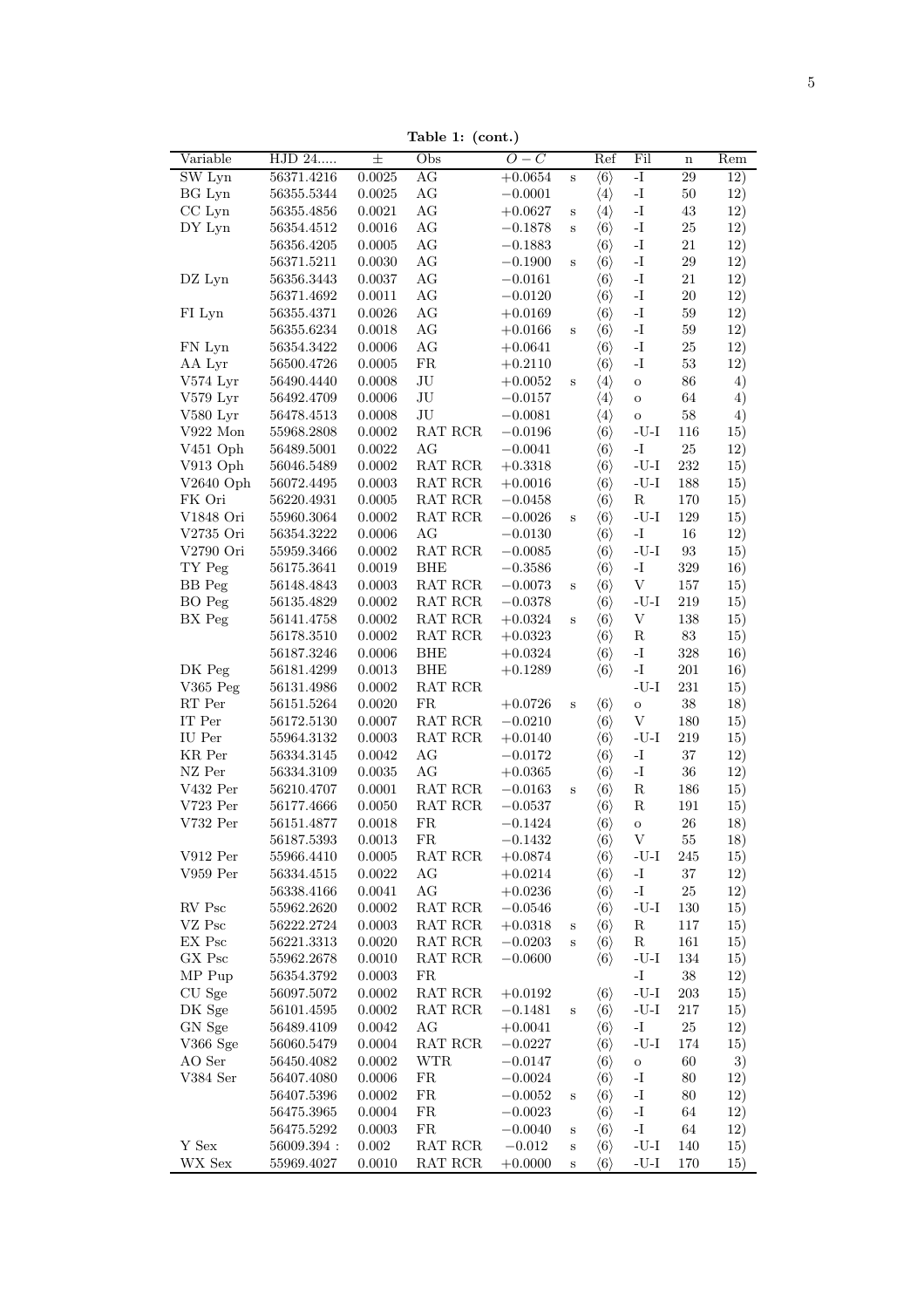$\overline{6}$ 

Table 1: (cont.)

|                                        |                          |                  | $10010$ $11$ , $100110$ ,                 |             |              |                     |                                          |                   |            |
|----------------------------------------|--------------------------|------------------|-------------------------------------------|-------------|--------------|---------------------|------------------------------------------|-------------------|------------|
| Variable                               | HJD 24                   | $\pm$            | Obs                                       | $O-C$       |              | Ref                 | Fil                                      | $\mathbf n$       | Rem        |
| AI Sex                                 | 56009.3329               | 0.0009           | RAT RCR                                   | $-0.0080$   |              | $\langle 6 \rangle$ | $-U-I$                                   | 138               | 15)        |
| $\mathbf{R}\mathbf{Z}$ Tau             | 55944.2889               | 0.0001           | $\operatorname{RAT}$ $\operatorname{RCR}$ | $+0.0659$   |              | $\langle 6 \rangle$ | -U-I                                     | 145               | 15)        |
| CT Tau                                 | 56355.3208               | 0.0003           | AG                                        | $-0.0588$   | $\rm S$      | $\langle 6 \rangle$ | $\mathbf{I}$ –                           | $33\,$            | 12)        |
|                                        | 56356.3219               | 0.0007           | $\rm{AG}$                                 | $-0.0579$   |              | $\langle 6 \rangle$ | $\mathbf{I}$ .                           | 17                | 12)        |
| EQ Tau                                 | $56251.3860\,$           | 0.0002           | $\operatorname{RAT}$ $\operatorname{RCR}$ | $-0.0267$   | $\, {\bf S}$ | $\langle 6 \rangle$ | ${\bf R}$                                | 106               | 15)        |
| ET Tau                                 | 56354.3427               | 0.0089           | $\rm{AG}$                                 | $-0.0857$   |              | $\langle 6 \rangle$ | $\mathbf{I}$                             | $20\,$            | 12)        |
| $\rm V1128$ Tau                        | 56218.5032               | 0.0001           | $\operatorname{RAT}$ $\operatorname{RCR}$ | $+0.0006$   | $\rm s$      | $\langle 4 \rangle$ | ${\bf R}$                                | 178               | 15)        |
| $\rm V1370$ Tau                        | 55957.3634               | 0.0002           | $\operatorname{RAT}$ $\operatorname{RCR}$ | $-0.0554$   |              | $\langle 6 \rangle$ | $-I-U$                                   | 176               | 15)        |
| $V1374$ Tau                            | 56356.3020               | 0.0002           | $\rm{AG}$                                 | $-0.0310$   |              | $\langle 6 \rangle$ | $\mathbf{I}$ –                           | $16\,$            | 12)        |
| BI Tri                                 | 55963.3692               | 0.0007           | RAT RCR                                   | $+0.0896$   |              |                     | $-U-I$                                   | 218               | 15)        |
|                                        |                          |                  |                                           |             |              | $\langle 6 \rangle$ |                                          |                   |            |
| CL Tri                                 | 56220.3922               | $\,0.0003\,$     | $\operatorname{RAT}$ $\operatorname{RCR}$ | $+0.0098$   |              | $\langle 6 \rangle$ | ${\bf R}$                                | 125               | 15)        |
| $\ensuremath{\text{W}}$ UMa            | 56354.3130               | 0.0012           | $\ensuremath{\mathrm{SCI}}$               | $-0.0785$   |              | $\langle 6 \rangle$ | $\rm{O}$                                 | $83\,$            | 4)         |
|                                        | 56354.4811               | 0.0012           | $\ensuremath{\mathrm{SCI}}$               | $-0.0772$   | $\mathbf S$  | $\langle 6 \rangle$ | $\rm{O}$                                 | 116               | 4)         |
|                                        | 56354.6496               | 0.0017           | $\ensuremath{\mathrm{SCI}}$               | $-0.0756$   |              | $\langle 6 \rangle$ | $\rm{O}$                                 | 125               | 4)         |
|                                        | 56397.3527               | 0.0016           | $\rm{AG}$                                 | $-0.0781$   |              | $\langle 6 \rangle$ | $\mathbf{I}$                             | $21\,$            | 12)        |
|                                        | 56398.5202               | $0.0028\,$       | AG                                        | $-0.0783$   | $\rm S$      | $\langle 6 \rangle$ | $\mathbf{-I}$                            | 21                | 12)        |
|                                        | 56408.3634               | 0.0010           | $\rm{AG}$                                 | $-0.0774\,$ |              | $\langle 6 \rangle$ | $\mathbf{I}$                             | $\ensuremath{28}$ | 12)        |
|                                        | 56408.5303               | 0.0008           | $\rm{AG}$                                 | $-0.0773$   | $\, {\bf S}$ | $\langle 6 \rangle$ | $\mathbf{I}$ .                           | $28\,$            | 12)        |
| VV UMa                                 | 56407.4646               | 0.0025           | $\rm{J}U$                                 | $-0.0540$   | $\mathbf S$  | $\langle 6 \rangle$ | $\rm{O}$                                 | 106               | 4)         |
|                                        | 56408.4964               | 0.0019           | $\rm{AG}$                                 | $-0.0533$   |              | $\langle 6 \rangle$ | $\mathbf{I}$ –                           | $28\,$            | 12)        |
| XY UMa                                 | 56408.4636               | 0.0032           | $\rm{J}U$                                 | $+0.0445$   | $\mathbf S$  | $\langle 6 \rangle$ | $\rm{O}$                                 | 69                | 4)         |
| ZZ UMa                                 | 56012.5262               | 0.0001           | RAT RCR                                   | $-0.0013$   |              | $\langle 6 \rangle$ | $-U-I$                                   | 302               | 15)        |
| AF UMa                                 | 56407.5296               | 0.0061           | $\rm{AG}$                                 | $+0.5798$   |              | $\langle 6 \rangle$ | $\ensuremath{\mathbf{V}}$                | 115               | 12)        |
|                                        | 56407.5297               | 0.0063           | $\rm{AG}$                                 | $+0.5799$   |              | $\langle 6 \rangle$ | $\, {\bf B}$                             | 115               | 12)        |
| DW UMa                                 | 56384.4728               | 0.0007           | $\ensuremath{\mathrm{SCI}}$               | $-0.0010$   |              |                     |                                          | $36\,$            |            |
| $\operatorname{GT}$ UMa                |                          |                  |                                           |             |              | $\langle 4 \rangle$ | $\mathbf O$                              |                   | 4)         |
|                                        | 56407.4222               | 0.0120           | $\rm{AG}$                                 |             |              |                     | $\, {\bf B}$                             | 115               | 12)        |
| MQ UMa                                 | 56011.6263               | $0.0004\,$       | $\operatorname{RAT}$ $\operatorname{RCR}$ | $+0.0825$   |              | $\langle 6 \rangle$ | $\mbox{-}\mathrm{U}\mbox{-}\mathrm{I}$   | 289               | 15)        |
| MS UMa                                 | $56008.4486\,$           | 0.0002           | $\operatorname{RAT}$ $\operatorname{RCR}$ | $+0.0397$   |              | $\langle 6 \rangle$ | $-U-I$                                   | $215\,$           | 15)        |
|                                        | 56008.6523               | 0.0003           | $\operatorname{RAT}$ $\operatorname{RCR}$ | $+0.0382$   | $\mathbf S$  | $\langle 6 \rangle$ | $\mbox{-}\mathrm{U}\mbox{-}\mathrm{I}$   | $215\,$           | 15)        |
| MW UMa                                 | 56408.4903               | 0.0017           | $\rm{AG}$                                 | $+0.1135$   | $\, {\bf S}$ | $\langle 6 \rangle$ | $\mathbf{I}$                             | $34\,$            | 12)        |
| OX UMa                                 | 55966.6340               | 0.0020           | $\operatorname{RAT}$ $\operatorname{RCR}$ | $+0.0766$   |              | $\langle 6 \rangle$ | $-I-U$                                   | 262               | 15)        |
| $\rm QT$ UMa                           | 56002.6601               | 0.0010           | RAT RCR                                   | $-0.0831$   |              | $\langle 6 \rangle$ | -U-I                                     | $\,299$           | 15)        |
| RU UMi                                 | $56400.5530\,$           | 0.0058           | $\rm{AG}$                                 | $-0.0141$   | $\rm S$      | $\langle 6 \rangle$ | $\mathbf{I}$                             | $23\,$            | 12)        |
|                                        | 56407.3791               | 0.0066           | AG                                        | $-0.0120$   | $\, {\bf S}$ | $\langle 6 \rangle$ | $\mathbf{I}$ .                           | 36                | 12)        |
| TU UMi                                 | 55957.4887               | 0.0010           | $\operatorname{RAT}$ $\operatorname{RCR}$ |             |              |                     | $-I-J-$                                  | 341               | 15)        |
| TV UMi                                 | $56407.3595\,$           | 0.0057           | $\rm{AG}$                                 | $+0.0016$   |              | $\langle 4 \rangle$ | $\mathbf{I}$ .                           | $36\,$            | 12)        |
| WW UMi                                 | 55944.6236               | 0.0008           | $\operatorname{RAT}$ $\operatorname{RCR}$ | $+0.0658$   |              | $\langle 6 \rangle$ | $-I-U$                                   | 375               | 15)        |
| AH Vir                                 | 56407.5369               | 0.0012           | $\rm{AG}$                                 | $+0.0510$   |              | $\langle 6 \rangle$ | $\mathbf{I}$ –                           | $32\,$            | 12)        |
| BF Vir                                 | 56046.3823               | 0.0001           | RAT RCR                                   | $+0.1017$   |              | $\langle 6 \rangle$ | $-U-I$                                   | 145               | 15)        |
| V415 Vir                               | 56407.4838               | 0.0043           | AG                                        | $+0.0211$   | $\mathbf S$  | $\langle 6 \rangle$ | -1                                       | 33                | 12)        |
|                                        | 56418.4981               | 0.0080           | AG                                        | $+0.0111$   |              | $\langle 6 \rangle$ | -I                                       | 26                | 12)        |
| BP Vul                                 | 56112.4526               | 0.0002           | $\operatorname{RAT}$ $\operatorname{RCR}$ | $-0.0142$   |              | $\langle 6 \rangle$ | $-I-U$                                   | 162               | 15)        |
| HI Vul                                 | 56179.4133               | 0.0028           | FR                                        | $-0.0578$   |              | $\langle 6 \rangle$ | $\mathbf{I}$ –                           | $27\,$            | 12)        |
| ASAS J013711-3459.3                    | 56153.5012               | 0.0002           | WLH HUN                                   |             | $\mathbf S$  |                     | $\mbox{-}\mathrm{U}\mbox{-}\mathrm{I}$   | 88                |            |
|                                        |                          |                  |                                           |             |              |                     |                                          |                   | 4)         |
| ASAS J062230+2734.7                    | 56355.3751               | 0.0166           | AG                                        |             |              |                     | -I                                       | 37                | 12)        |
| ASAS J072000+2543.7                    | 56334.3845               | 0.0080           | AG                                        |             |              |                     | $\mathbf{I}$ .                           | 39                | 12)        |
|                                        | 56355.4056               | 0.0113           | AG                                        |             |              |                     | $\mathbf{I}$ .                           | 39                | 12)        |
| ASAS J072125+2559.1                    | 56355.3633               | 0.0057           | AG                                        |             |              |                     | $\mathbf{I}$ .                           | $39\,$            | 12)        |
| ASAS J140804+2303.6                    | 56356.6268               | $\,0.0033\,$     | FR                                        |             |              |                     | $\ensuremath{\mathbf{V}}$                | 63                | 18)        |
| ASAS J191441+2747.7                    | 56167.4720               | 0.0022           | FR                                        |             |              |                     | $\ensuremath{\mathbf{V}}$                | 43                | 18)        |
| ASAS J191829+2608.7                    | 56167.4926               | 0.0026           | FR                                        |             |              |                     | $\ensuremath{\mathbf{V}}$                | $75\,$            | 18)        |
| ASAS J192810+2542.0                    | 56167.3917               | 0.0008           | FR                                        |             |              |                     | $\ensuremath{\mathbf{V}}$                | 87                | 18)        |
|                                        | 56167.6026               | 0.0030           | FR                                        |             |              |                     | $\ensuremath{\mathbf{V}}$                | 87                | 18)        |
| ASAS J193137+2635.7                    | 56167.4651               | 0.0042           | FR                                        |             |              |                     | $\ensuremath{\mathbf{V}}$                | 40                | 18)        |
| ASAS J193431+2548.2                    | 56167.3634               | 0.0050           | FR                                        |             |              |                     | $\ensuremath{\mathbf{V}}$                | 37                | 18)        |
| ASAS J194531+2821.4                    | 56167.5412               | 0.0027           | FR                                        |             |              |                     | $\ensuremath{\mathbf{V}}$                | 27                | 18)        |
| ASAS J194917+2824.0                    | 56179.4786               | 0.0028           | FR                                        |             |              |                     | $\ensuremath{\mathbf{V}}$                | 41                | 18)        |
|                                        |                          |                  | FR                                        |             |              |                     | $\ensuremath{\mathbf{V}}$                | 85                | 18)        |
|                                        |                          |                  |                                           |             |              |                     |                                          |                   |            |
| ASAS J195525+4326.1                    | 55832.3014               | 0.0025           |                                           |             |              |                     |                                          |                   |            |
| ASAS J200540+2805.2<br>GSC 01935-00177 | 56179.3799<br>56013.4809 | 0.0023<br>0.0025 | ${\rm FR}$<br>FR                          |             |              |                     | $\ensuremath{\mathbf{V}}$<br>$\mathbf O$ | $47\,$<br>40      | 18)<br>18) |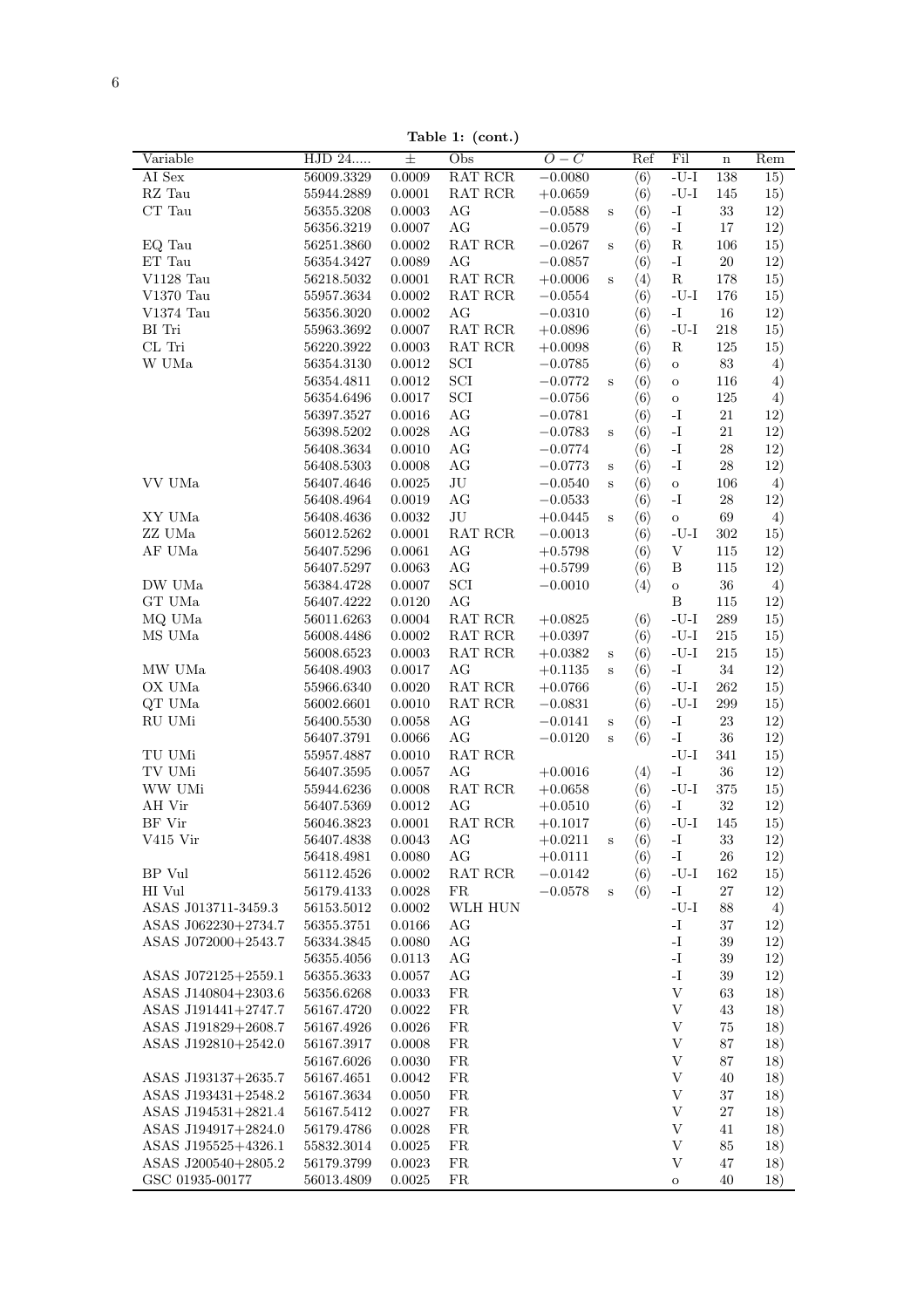**Table 1: (cont.)**

| Variable                           | HJD 24     | 士          | Obs        | $O-C$     |             | Ref                 | Fil                       | $\mathbf n$ | Rem |
|------------------------------------|------------|------------|------------|-----------|-------------|---------------------|---------------------------|-------------|-----|
| GSC 02038-00293                    | 56407.3819 | 0.0012     | FR         | $+0.0173$ | $\mathbf S$ | $\langle 3 \rangle$ | $-I$                      | 166         | 12) |
|                                    | 56407.6131 | 0.0009     | ${\rm FR}$ | $+0.0008$ |             | $\langle 3 \rangle$ | $\mathbf{-I}$             | 166         | 12) |
|                                    | 56475.4857 | 0.0005     | FR         | $+0.0023$ |             | $\langle 3 \rangle$ | -I                        | $32\,$      | 12) |
| GSC 02111-00334                    | 53282.2703 | 0.0006     | FR         |           |             |                     | -I                        | 40          | 10) |
|                                    | 53282.4096 | 0.0019     | FR         |           |             |                     | $I-$                      | 40          | 10) |
|                                    | 53284.3883 | 0.0008     | FR         |           |             |                     | $\mathbf{I}$ -            | 49          | 10) |
| GSC 02134-00028                    | 56500.4232 | 0.0035     | FR         |           |             |                     | $\mathbf{I}$ –            | $30\,$      | 12) |
| GSC 02134-00821                    | 56500.5714 | 0.0010     | FR         |           |             |                     | $\mathbf{I}$              | 70          | 12) |
| GSC 02150-01562                    | 56179.3114 | 0.0018     | FR         |           |             |                     | $\mathbf{I}$              | 186         | 12) |
| GSC 02151-04948                    | 56167.3977 | 0.0039     | FR         |           |             |                     | $\boldsymbol{\mathrm{V}}$ | 57          | 18) |
| GSC 02454-00681                    | 56355.3813 | 0.0009     | ${\rm FR}$ |           |             |                     | $\ensuremath{\mathbf{V}}$ | $51\,$      | 18) |
|                                    | 56355.5670 | 0.0021     | ${\rm FR}$ |           |             |                     | $\ensuremath{\mathbf{V}}$ | $51\,$      | 18) |
| GSC 02454-01430                    | 56355.4165 | 0.0048     | ${\rm FR}$ |           |             |                     | $\boldsymbol{\mathrm{V}}$ | $35\,$      | 18) |
| GSC 02469-00087                    | 56355.4217 | 0.0019     | ${\rm FR}$ |           |             |                     | $\ensuremath{\mathbf{V}}$ | 46          | 18) |
| GSC 02675-00663                    | 56179.5041 | 0.0042     | FR         |           |             |                     | $\mathbf V$               | $35\,$      | 18) |
| GSC 02678-01769                    |            |            | ${\rm FR}$ |           |             |                     | $\mathbf{I}$              | $96\,$      |     |
|                                    | 55067.5285 | 0.0017     | ${\rm FR}$ |           |             |                     | $\mathbf{I}$ –            |             | 12) |
| GSC 02678-02360<br>GSC 02695-03163 | 55067.4677 | 0.0011     | ${\rm FR}$ |           |             |                     | $\mathbf{I}$ .            | 31          | 12) |
|                                    | 54682.5165 | 0.0007     |            |           |             |                     |                           | $50\,$      | 12) |
|                                    | 56158.4296 | 0.0066     | AG         |           |             |                     | $\mathbf{I}$ –            | $\,29$      | 12) |
| GSC 03098-00252                    | 56418.5081 | 0.0022     | $\rm{J}U$  |           |             |                     | $\mathbf O$               | 90          | 4)  |
| GSC 03148-01402                    | 55832.3914 | 0.0022     | FR         |           |             |                     | V                         | 43          | 18) |
| GSC 03179-00125                    | 56152.4598 | 0.0020     | FR         |           |             |                     | $\mathbf O$               | $31\,$      | 18) |
| GSC 03187-01564                    | 56491.4309 | 0.0046     | AG         |           |             |                     | $\mathbf{I}$ –            | 32          | 12) |
| GSC 03209-02182                    | 56159.5725 | 0.0010     | ${\rm FR}$ |           |             |                     | $\mathbf O$               | 21          | 18) |
| GSC 03578-00263                    | 55857.3312 | 0.0016     | FR         |           |             |                     | $\mathbf V$               | 43          | 18) |
|                                    | 55857.5194 | 0.0056     | FR         |           |             |                     | $\ensuremath{\mathbf{V}}$ | 43          | 18) |
| GSC 03579-00488                    | 55857.2513 | 0.0030     | FR         |           |             |                     | V                         | 23          | 18) |
|                                    | 55857.5159 | 0.0020     | ${\rm FR}$ |           |             |                     | $\mathbf V$               | $23\,$      | 18) |
| GSC 03581-01856                    | 56152.4822 | 0.0015     | ${\rm FR}$ |           |             |                     | $\mathbf O$               | 31          | 18) |
| GSC 03583-00309                    | 55857.4000 | 0.0026     | ${\rm FR}$ |           |             |                     | $\boldsymbol{\mathrm{V}}$ | 48          | 18) |
| GSC 04009-00670                    | 56133.4684 | 0.0154     | AG         | $-0.0040$ |             | $\langle 2 \rangle$ | -I                        | 44          | 12) |
| GSC 04552-01498                    | 56456.4694 | 0.0013     | ALH        |           |             |                     | $\ensuremath{\mathbf{V}}$ | 128         | 7)  |
| HAT 199-01628                      | 55832.3120 | 0.0012     | FR         |           |             |                     | V                         | 45          | 18) |
|                                    | 55832.5084 | 0.0019     | ${\rm FR}$ |           |             |                     | $\ensuremath{\mathbf{V}}$ | 45          | 18) |
| HAT 199-03655                      | 55833.3808 | 0.0041     | ${\rm FR}$ |           |             |                     | $\mathbf{I}$ –            | $37\,$      | 12) |
|                                    | 56152.3887 | 0.0054     | FR         |           |             |                     | $\mathbf{I}$              | $50\,$      | 12) |
| HAT 199-12172                      | 55832.3328 | 0.0017     | FR         |           |             |                     | $\ensuremath{\mathbf{V}}$ | 42          | 18) |
| HAT 199-14347                      | 55833.4801 | 0.0025     | FR         |           |             |                     | -I                        | 66          | 12) |
| HAT 199-15528                      | 55832.4716 | 0.0046     | FR         |           |             |                     | $\ensuremath{\mathbf{V}}$ | 41          | 18) |
| HAT 199-27597                      | 55832.4706 | 0.0025     | ${\rm FR}$ |           |             |                     | $\mathbf V$               | 40          | 18) |
| HAT 199-34252                      | 56179.5753 | 0.0070     | FR         |           |             |                     | $\ensuremath{\mathbf{V}}$ | 58          | 18) |
| HAT 199-36298                      | 55832.3633 | 0.0035     | FR         |           |             |                     | $\ensuremath{\mathbf{V}}$ | 85          | 18) |
|                                    | 55832.5192 | 0.0032     | FR         |           |             |                     | $\ensuremath{\mathbf{V}}$ | 85          | 18) |
| <b>NSVS 109935</b>                 | 56356.3859 | 0.0004     | AG         |           |             |                     | -I                        | $22\,$      | 12) |
|                                    | 56371.6217 | 0.0018     | AG         |           |             |                     | $\mathbf{I}$              | $30\,$      | 12) |
| NSVS 1305379                       | 56485.4861 | 0.0057     | AG         |           |             |                     | $\mathbf{I}$              | $21\,$      | 12) |
| <b>NSVS 2465943</b>                | 55966.6491 | 0.0006     | RAT RCR    |           |             |                     | $-U-I$                    | 203         | 15) |
| <b>NSVS 2636345</b>                | 56408.3715 | 0.0032     | AG         |           |             |                     | -I                        | $34\,$      | 12) |
|                                    | 56408.5453 | 0.0026     | AG         |           |             |                     | $\mathbf{I}$              | $34\,$      |     |
|                                    |            |            |            |           |             |                     | -I                        |             | 12) |
| <b>NSVS 2871290</b>                | 56400.5771 | 0.0035     | AG         |           |             |                     |                           | 23          | 12) |
| <b>NSVS 4073293</b>                | 56151.5249 | $0.0017\,$ | ${\rm FR}$ |           |             |                     | $\mathbf O$               | $25\,$      | 18) |
| <b>NSVS 4116978</b>                | 56151.5089 | 0.0010     | ${\rm FR}$ |           |             |                     | $\mathbf O$               | 33          | 18) |
| NSVS 4323441                       | 56334.4208 | 0.0073     | AG         |           |             |                     | $\mathbf{I}$              | 36          | 12) |
| <b>NSVS 4732433</b>                | 56355.3782 | 0.0116     | AG         |           |             |                     | $\mathbf{-I}$             | $50\,$      | 12) |
|                                    | 56371.4533 | 0.0028     | AG         |           |             |                     | $\mathbf{I}$              | $\,29$      | 12) |
| <b>NSVS 4863977</b>                | 55968.3943 | 0.0010     | RAT RCR    |           |             |                     | -U-I                      | 167         | 15) |
|                                    | 56006.5994 | 0.0004     | RAT RCR    |           |             |                     | $-U-I$                    | 234         | 15) |
| <b>NSVS 6115851</b>                | 56159.5430 | 0.0003     | FR         |           |             |                     | $\mathbf O$               | $\,29$      | 18) |
| <b>NSVS 6143186</b>                | 56159.4492 | 0.0041     | ${\rm FR}$ |           |             |                     | $\mathbf O$               | 46          | 18) |
| <b>NSVS 7102202</b>                | 56334.4073 | 0.0069     | AG         |           |             |                     | -1                        | 36          | 12) |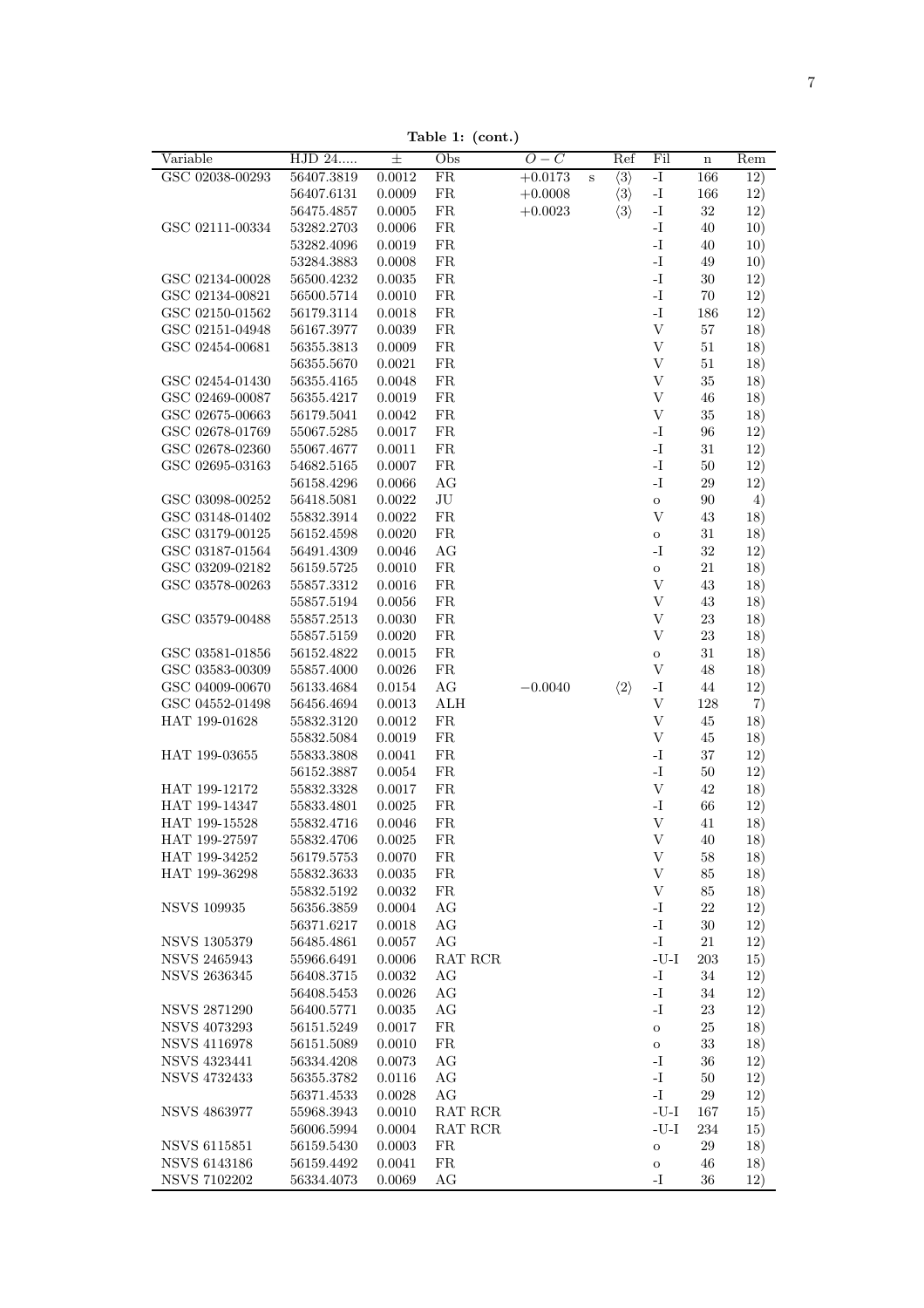**Table 1: (cont.)**

| Variable             | HJD 24         | $\pm$  | Obs        | $O-C$     | Ref                                | Fil                       | $\mathbf n$ | Rem |
|----------------------|----------------|--------|------------|-----------|------------------------------------|---------------------------|-------------|-----|
| <b>NSVS 7334235</b>  | 56355.4202     | 0.0014 | ${\rm FR}$ |           |                                    | V                         | 54          | 18) |
|                      |                |        |            |           |                                    |                           |             |     |
| <b>NSVS 7336417</b>  | 56355.3507     | 0.0037 | ${\rm FR}$ |           |                                    | $\ensuremath{\mathbf{V}}$ | 44          | 18) |
|                      | $56355.5325\,$ | 0.0022 | ${\rm FR}$ |           |                                    | $\ensuremath{\mathbf{V}}$ | 44          | 18) |
| <b>NSVS 7358116</b>  | 56355.4536     | 0.0013 | ${\rm FR}$ |           |                                    | $\ensuremath{\mathbf{V}}$ | 18          | 18) |
| <b>NSVS 7365626</b>  | 56355.3283     | 0.0020 | ${\rm FR}$ |           |                                    | $\ensuremath{\mathbf{V}}$ | $25\,$      | 18) |
| <b>NSVS 7619496</b>  | 56400.4473     | 0.0062 | AG         |           |                                    | -I                        | 23          | 12) |
| <b>NSVS 772055</b>   | 55966.6138     | 0.0003 | RAT RCR    |           |                                    | $-U-I$                    | 256         | 15) |
| <b>NSVS 8385361</b>  | 56167.3451     | 0.0022 | FR         |           |                                    | $\ensuremath{\mathbf{V}}$ | 81          | 18) |
| <b>NSVS 8744913</b>  | 56408.4166     | 0.0067 | AG         |           |                                    | $\mathbf{-I}$             | 34          | 12) |
| <b>NSVS 8878981</b>  | 56159.4132     | 0.0030 | FR         |           |                                    | $\mathbf O$               | 53          | 18) |
|                      |                |        |            |           |                                    |                           |             |     |
| <b>NSVS 958941</b>   | 56408.4323     | 0.0049 | AG         |           |                                    | $-I$                      | 34          | 12) |
| <b>NSVS 99914</b>    | 56356.3609     | 0.0054 | AG         |           |                                    | $\mathbf{-I}$             | 21          | 12) |
| ROTSE1 J130705.50    | 56407.4192     | 0.0187 | AG         |           |                                    | $\mathbf{I}$ .            | 36          | 12) |
| ROTSE1 J175527.44    | 56485.4407     | 0.0014 | AG         |           |                                    | $\mathbf{I}$ .            | 20          | 12) |
| SAVS 025750+494214   | 56187.3920     | 0.0019 | ${\rm FR}$ |           |                                    | $\ensuremath{\mathbf{V}}$ | 42          | 18) |
| UCAC3 169-055676     | 54499.4475     | 0.0006 | ${\rm FR}$ |           |                                    | V                         | 46          | 8)  |
| UCAC3 170-058819     | 55970.3894     | 0.0020 | ${\rm FR}$ |           |                                    | $\mathbf{I}$ .            | 42          | 12) |
| UCAC3 213-102451     | 54942.538 :    | 0.003  | FR         |           |                                    | $\mathbf{-I}$             | 31          | 12) |
|                      | 55623.3942     | 0.0013 | ${\rm FR}$ |           |                                    | $\mathbf{I}$ .            | 53          | 12) |
|                      |                |        |            |           |                                    |                           |             |     |
|                      | $55623.5592\,$ | 0.0014 | ${\rm FR}$ |           |                                    | $\mathbf{-I}$             | $53\,$      | 12) |
| UCAC3 220-058696     | 50519.4101     | 0.0028 | FR         |           |                                    | $\mathbf O$               | $37\,$      | 10) |
|                      | 50520.3910     | 0.0034 | FR         |           |                                    | $\mathbf O$               | $35\,$      | 10) |
|                      | 53670.6286     | 0.0016 | FR         |           |                                    | $\mathbf{-I}$             | $35\,$      | 10) |
|                      | 54080.3641     | 0.0029 | ${\rm FR}$ |           |                                    | $-I$                      | 24          | 10) |
|                      | 54148.3856     | 0.0013 | ${\rm FR}$ |           |                                    | $\mathbf{I}$ .            | 33          | 10) |
|                      | 54148.5401     | 0.0006 | ${\rm FR}$ |           |                                    | $\mathbf{I}$ .            | 33          | 10) |
|                      | 54532.3841     | 0.0033 | ${\rm FR}$ |           |                                    | $\mathbf{I}$ .            | 18          | 12) |
| UCAC3 231-243155     | 55830.5156     | 0.0012 | FR         |           |                                    | $\rm{O}$                  | 40          | 18) |
|                      |                |        |            |           |                                    |                           |             |     |
| UCAC3 240-187355     | 56179.3864     | 0.0009 | FR         |           |                                    | $\mathbf{-I}$             | 46          | 12) |
| UCAC3 241-193174     | 50360.3944     | 0.0004 | ${\rm FR}$ |           |                                    | $\rm{O}$                  | 46          | 10) |
|                      | 50369.3966     | 0.0007 | ${\rm FR}$ |           |                                    | $\mathbf O$               | 58          | 10) |
|                      | 50370.3803     | 0.0011 | ${\rm FR}$ |           |                                    | $\mathbf O$               | 31          | 10) |
|                      | 50371.3599     | 0.0011 | ${\rm FR}$ |           |                                    | $\mathbf O$               | 23          | 10) |
|                      | 50380.3595     | 0.0008 | FR         |           |                                    | $\mathbf O$               | 33          | 10) |
|                      | 50381.3417     | 0.0008 | FR         |           |                                    | $\mathbf O$               | 29          | 10) |
|                      | 50382.3204     | 0.0008 | FR         |           |                                    | $\mathbf O$               | 18          | 10) |
|                      | 50390.3427     | 0.0018 | ${\rm FR}$ |           |                                    | $\mathbf O$               | 29          | 10) |
|                      | 50391.3223     | 0.0009 | ${\rm FR}$ |           |                                    |                           | 28          |     |
|                      |                |        |            |           |                                    | $\mathbf O$               |             | 10) |
|                      | 50392.3054     | 0.0007 | FR         |           |                                    | $\mathbf O$               | $30\,$      | 10) |
|                      | 54023.3390     | 0.0023 | FR         |           |                                    | $\circ$                   | $20\,$      | 10) |
| UCAC3 244-187342     | 53660.3246     | 0.0013 | FR         |           |                                    | $-I$                      | 39          | 10) |
|                      | 55084.3232     | 0.0036 | ${\rm FR}$ |           |                                    | $\mathbf{I}$ .            | 204         | 12) |
|                      | 55084.6018     | 0.0013 | ${\rm FR}$ |           |                                    | $\mathbf{I}$              | 204         | 12) |
|                      | 55837.2764     | 0.0010 | ${\rm FR}$ |           |                                    | $\mathbf{-I}$             | 93          | 12) |
| UCAC3 248-199991     | 55067.3589     | 0.0007 | FR         |           |                                    | $\mathbf{I}$ .            | 47          | 12) |
| UCAC3 248-200530     | 54712.4647     | 0.0032 | FR         |           |                                    | $\mathbf{I}$              | 14          | 12) |
| UCAC3 248-205306     | 55067.3821     | 0.0019 | ${\rm FR}$ |           |                                    | $-I$                      | 48          | 12) |
|                      |                |        |            |           |                                    | $\mathbf{-I}$             |             |     |
| UCAC3 249-240568     | 54682.5097     | 0.0008 | ${\rm FR}$ |           |                                    |                           | 78          | 12) |
| UCAC3 250-193174     | 56152.4839     | 0.0024 | FR         |           |                                    | $\mathbf{-I}$             | $25\,$      | 12) |
| UCAC3 250-197400     | 55067.5112     | 0.0020 | ${\rm FR}$ |           |                                    | $\mathbf{-I}$             | $23\,$      | 12) |
|                      | $56152.5504\,$ | 0.0029 | ${\rm FR}$ |           |                                    | $\mathbf{I}$              | 25          | 12) |
| UCAC3 323-013086     | 55944.4282     | 0.0014 | $\rm{J}U$  |           |                                    | $\rm{O}$                  | 93          | 4)  |
|                      | 56188.3748     | 0.0019 | $\rm{J}U$  |           |                                    | $\mathbf O$               | 66          | 4)  |
|                      | 56199.3614     | 0.0014 | $\rm{J}U$  |           |                                    | $\rm{O}$                  | $70\,$      | 4)  |
| U-A2 1275-15124020   | 56491.4084     | 0.0016 | $\rm{AG}$  | $+0.0202$ | $\langle 1 \rangle$<br>$\mathbf S$ | $-I$                      | $33\,$      | 12) |
|                      |                |        |            |           |                                    |                           |             |     |
| U-B1 1503-0282065    | $56490.4745\,$ | 0.0008 | AG         |           |                                    | $\mathbf{I}$              | 32          | 12) |
| VSX J034501.2+493659 | 56187.3440     | 0.0022 | ${\rm FR}$ |           |                                    | $\ensuremath{\mathbf{V}}$ | 47          | 18) |
|                      | 56187.5329     | 0.0026 | FR         |           |                                    | $\ensuremath{\mathbf{V}}$ | 47          | 18) |
| VSX J194336.7+322520 | 55837.2728     | 0.0020 | ${\rm FR}$ |           |                                    | -I                        | 68          | 12) |
|                      | 55837.4570     | 0.0014 | FR         |           |                                    | $\mathbf{-I}$             | 68          | 12) |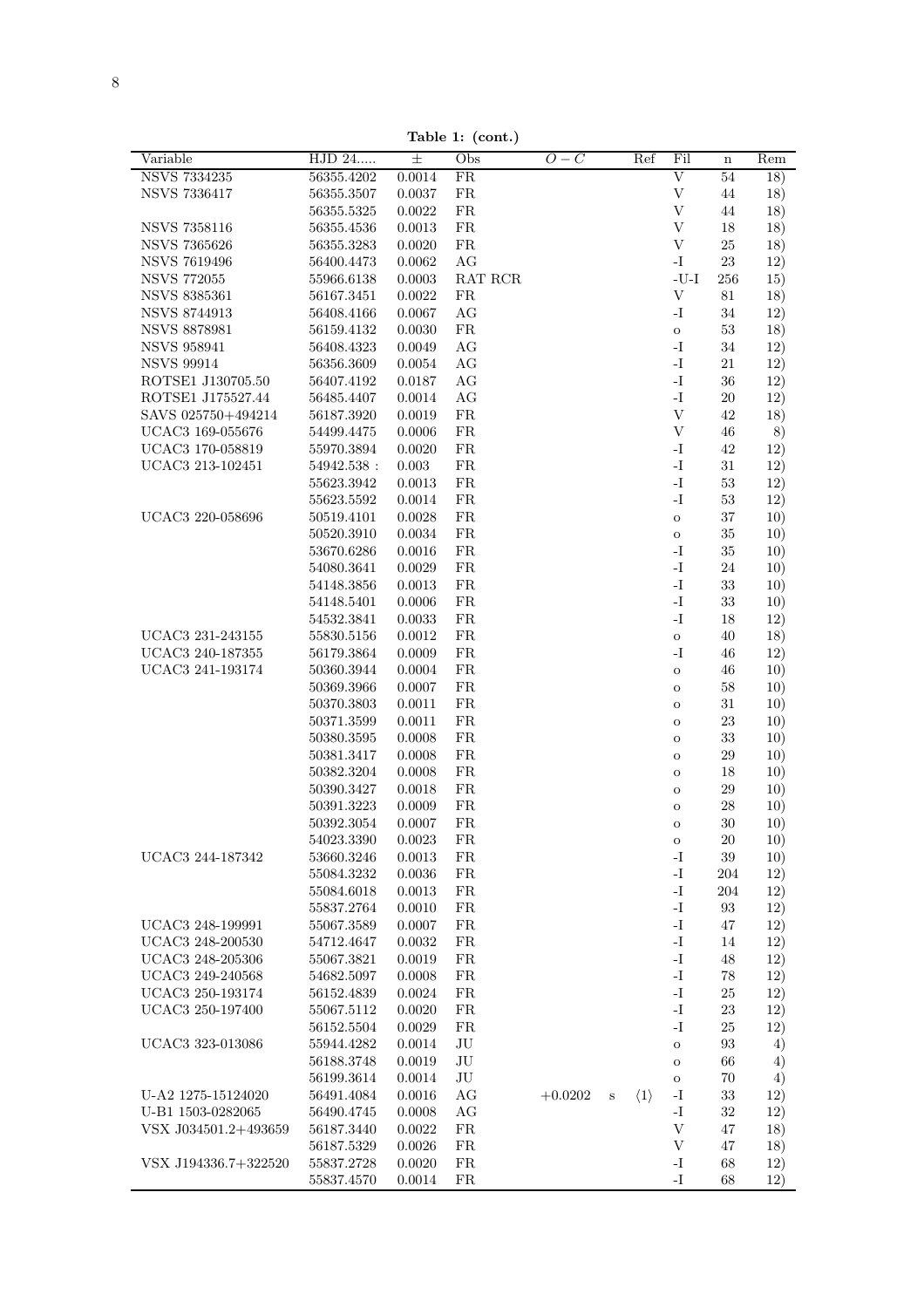Table 2: Times of maxima of pulsating stars

| Variable                       | HJD 24     | $\pm$      | Obs                     | Three of maxima or pubaving bears<br>$\overline{O}-C$ | Ref                 | Fil                       | $\mathbf n$       | Rem     |
|--------------------------------|------------|------------|-------------------------|-------------------------------------------------------|---------------------|---------------------------|-------------------|---------|
| GP And                         | 56516.3992 | 0.0006     | FLG                     | $+0.0058$                                             | $\langle 6 \rangle$ | $\overline{\mathrm{V}}$   | $\overline{77}$   | 13)     |
|                                | 56516.4780 | 0.0006     | <b>FLG</b>              | $+0.0059$                                             | $\langle 6 \rangle$ | $\mathbf V$               | $77\,$            | 13)     |
| V651 Aur                       | 56355.359  | 0.002      | $\rm{AG}$               | $-0.062$                                              | $\langle 6 \rangle$ | $\mathbf{I}$ .            | $51\,$            | 12)     |
| $\rm SZ$ Boo                   | 56408.402  | 0.001      | AG                      | $+0.000$                                              | $\langle 6 \rangle$ | -I                        | $27\,$            | 12)     |
| $\operatorname{TV}$ Boo        | 56418.478  | 0.001      | $\rm{AG}$               | $+0.022$                                              | $\langle 6 \rangle$ | $\mathbf{I}$ .            | $32\,$            | 12)     |
| $\rm WZ$ Boo                   | 55703.5811 | 0.0013     | $\rm MZ$                | $+0.0123$                                             | $\langle 6 \rangle$ | $\mathbf{I}$ .            | $82\,$            | 5)      |
| $\rm WZ$ Boo                   | 55714.5506 | 0.0030     | $\rm MZ$                | $+0.0094$                                             | $\langle 6 \rangle$ | $\mathbf{I}$ .            | $67\,$            | 5)      |
|                                | 56451.4574 | 0.0020     | $\rm MZ$                | $+0.0339$                                             | $\langle 6 \rangle$ | $\mathbf{I}$ .            | $\boldsymbol{93}$ | 5)      |
| RR CVn                         | 56407.4367 | 0.0013     | $\rm MZ$                | $+0.0127$                                             | $\langle 6 \rangle$ | $\mathbf{I}$ –            | $76\,$            | 5)      |
| RU CVn                         | 56418.347  | 0.001      | $\rm{AG}$               | $+0.237$                                              | $\langle 6 \rangle$ | $\mathbf{I}$ –            | $32\,$            | 12)     |
| AP CVn                         | 56408.4163 | 0.0015     | $\rm MZ$                | $-0.2594$                                             | $\langle 6 \rangle$ | $\mathbf{I}$ .            | 120               | 5)      |
|                                | 56431.3990 | 0.0015     | $\rm MZ$                | $-0.2627$                                             | $\langle 6 \rangle$ | $\mathbf{I}$ .            | $118\,$           | 5)      |
|                                | 56458.4109 | 0.0020     | $\rm MZ$                | $-0.2594$                                             | $\langle 6 \rangle$ | $\mathbf{I}$ .            | $120\,$           | 5)      |
| FP Cep                         | 56490.399  | 0.001      | $\rm{AG}$               | $-0.041$                                              | $\langle 6 \rangle$ | $\mathbf{I}$ .            | $32\,$            | 12)     |
| BT Com                         | 56014.4676 | 0.0014     | $\rm MZ$                | $+0.1037$                                             | $\langle 6 \rangle$ | $\mathbf{I}$ .            | $58\,$            | 5)      |
|                                | 56072.3922 | 0.0016     | $\rm MZ$                | $+0.1002$                                             | $\langle 6 \rangle$ | -I                        | 104               | 5)      |
| UY Cyg                         | 56490.4375 | 0.0019     | $\mathop{\mathrm{ALH}}$ | $+0.0629$                                             | $\langle 6 \rangle$ | $\mathbf V$               | $330\,$           | 7)      |
| XZ Cyg                         | 56486.4212 | 0.0019     | ${\rm ALH}$             | $+0.0316$                                             | $\langle 6 \rangle$ | $\ensuremath{\mathbf{V}}$ | 528               | 7)      |
| $DM\,$ Cyg                     | 56507.5579 | 0.0009     | ALH                     | $+0.0751$                                             | $\langle 6 \rangle$ | $\rm{O}$                  | 365               | 7)      |
| NS Cyg                         | 56480.4573 | 0.0015     | $\rm MZ$                | $+0.2502$                                             | $\langle 6 \rangle$ | $\mathbf{I}$ .            | $108\,$           | 5)      |
|                                | 56485.4151 | $0.0013\,$ | $\rm MZ$                | $+0.2553$                                             | $\langle 6 \rangle$ | $\mathbf{I}$ .            | 114               | 5)      |
|                                | 56486.5150 | 0.0030     | $\rm MZ$                | $+0.2546$                                             | $\langle 6 \rangle$ | $\mathbf{I}$              | 107               | 5)      |
|                                | 56491.4609 | 0.0014     | $\rm MZ$                | $+0.2478$                                             | $\langle 6 \rangle$ | $\mathbf{I}$ .            | $139\,$           | 5)      |
|                                | 56513.4711 | 0.0019     | $\rm MZ$                | $+0.2460$                                             | $\langle 6 \rangle$ | $\mathbf{I}$ .            | $126\,$           | 5)      |
| V833 Cyg                       | 56105.4138 | 0.0011     | $\rm MZ$                | $-0.1707$                                             | $\langle 6 \rangle$ | $\mathbf{I}$ –            | $78\,$            | 5)      |
|                                | 56493.4330 | 0.0011     | $\rm MZ$                | $-0.1741$                                             | $\langle 6 \rangle$ | $\mathbf{I}$ .            | $119\,$           | 5)      |
|                                | 56500.4305 | 0.0013     | $\rm MZ$                | $-0.1728$                                             | $\langle 6 \rangle$ | $\mathbf{I}$ .            | 119               | 5)      |
|                                | 56528.4150 | 0.0010     | $\rm MZ$                | $-0.1733$                                             | $\langle 6 \rangle$ | $\mathbf{I}$ –            | $119\,$           | 5)      |
| DX Del                         | 56504.4903 | 0.0011     | ${\rm ALH}$             | $+0.0676$                                             | $\langle 6 \rangle$ | $\overline{O}$            | 588               | 7)      |
| SU Dra                         | 56408.483  | $0.001\,$  | AG                      | $+0.063$                                              | $\langle 6 \rangle$ | $\mathbf{I}$ .            | $34\,$            | 12)     |
|                                | 56480.4650 | 0.0017     | ${\rm ALH}$             | $+0.0587$                                             | $\langle 6 \rangle$ | $\ensuremath{\mathbf{V}}$ | $403\,$           | 7)      |
| VZ Dra                         | 56493.5450 | 0.0014     | ${\rm ALH}$             | $+0.0612$                                             | $\langle 6 \rangle$ | $\ensuremath{\mathbf{V}}$ | $242\,$           | 7)      |
| XZ Dra                         | 56489.5240 | 0.0008     | $\mathop{\mathrm{ALH}}$ | $-0.1218$                                             | $\langle 6 \rangle$ | V                         | 409               | 7)      |
| BK Dra                         | 56498.4769 | $0.0018\,$ | $\mathop{\mathrm{ALH}}$ | $-0.1639$                                             | $\langle 6 \rangle$ | V                         | $547\,$           | 7)      |
| $\operatorname{DD}$ Dra        | 56485.4729 | 0.0016     | ${\rm ALH}$             | $-0.0471$                                             | $\langle 6 \rangle$ | $\ensuremath{\mathbf{V}}$ | 159               | $7)$ 1) |
|                                | 56485.5056 | 0.0016     | ALH                     | $-0.0144$                                             | $\langle 6 \rangle$ | $\mathbf V$               | 159               | $7)$ 2) |
| OW Dra                         | 56408.387  | $0.001\,$  | $\rm{AG}$               | $+0.009$                                              | $\langle 6 \rangle$ | -I                        | $34\,$            | 12)     |
| $\mathop{\rm DT}\nolimits$ Gem | 56295.483  | $0.001\,$  | QU                      | $-0.261$                                              | $\langle 6 \rangle$ | $\mathbf V$               | $60\,$            | 5)      |
|                                | 56355.4134 | 0.0007     | QU                      | $-0.2366$                                             | $\langle 6 \rangle$ | V                         | 85                | 5)      |
| VZ Her                         | 56450.4893 | 0.0013     | ${\rm ALH}$             | $+0.0704$                                             | $\langle 6 \rangle$ | $\mathbf V$               | 464               | 7)      |
| $\mathrm{CK}$ Her              | 56490.4686 | 0.0013     | $\rm MZ$                | $-0.0185$                                             | $\langle 6 \rangle$ | -I                        | 113               | 5)      |
| $\rm CM\,\,Her$                | 56490.4639 | 0.0013     | ΜZ                      | $+0.1180$                                             | $\langle 6 \rangle$ | -I                        | 113               | 5)      |
| V633 Her                       | 56487.4411 | 0.0013     | $\rm MZ$                | $-0.0009$                                             | $\langle 5 \rangle$ | $\mathbf{-I}$             | 95                | 5)      |
| V862 Her                       | 56489.4368 | 0.0020     | $\rm MZ$                |                                                       |                     | -I                        | 107               | 5)      |
| $CZ$ Lac                       | 56520.5527 | 0.0008     | ALH                     | $-0.1311$                                             | $\langle 6 \rangle$ | $\overline{O}$            | 719               | 7)      |
| ${\rm RV}$ Leo                 | 56418.3672 | 0.0011     | $\rm MZ$                | $-0.0825$                                             | $\langle 6 \rangle$ | $\mathbf{I}$              | $83\,$            | 5)      |
| RW Lyn                         | 56355.522  | 0.001      | AG                      | $-0.178$                                              | $\langle 6 \rangle$ | -I                        | $50\,$            | 12)     |
| TW Lyn                         | 56355.385  | 0.001      | AG                      | $+0.062$                                              | $\langle 6 \rangle$ | -I                        | $50\,$            | 12)     |
| WZ Lyn                         | 56355.470  | $0.001\,$  | AG                      |                                                       |                     | -I                        | $47\,$            | 12)     |
| RZ Lyr                         | 56487.4064 | 0.0010     | $\mathop{\mathrm{ALH}}$ | $-0.0579$                                             | $\langle 6 \rangle$ | V                         | 341               | 7)      |
| ZZ Lyr                         | 56495.4829 | 0.0008     | $\rm MZ$                | $+0.0029$                                             | $\langle 6 \rangle$ | -1                        | $71\,$            | 5)      |
| AQ Lyr                         | 56460.4321 | 0.0010     | WLH                     | $+0.0035$                                             | $\langle 6 \rangle$ | $-U-I$                    | $112\,$           | 6)      |
| CN Lyr                         | 56474.4397 | 0.0014     | ALH                     | $+0.0138$                                             | $\langle 6 \rangle$ | V                         | 322               | 7)      |
| DD Lyr                         | 56447.4723 | 0.0014     | ΜZ                      | $-0.1311$                                             | $\langle 6 \rangle$ | -I                        | 111               | 5)      |
|                                | 56450.4527 | 0.0009     | $\rm MZ$                | $-0.1316$                                             | $\langle 6 \rangle$ | -I                        | 124               | 5)      |
| DI Lyr                         | 56482.4144 | 0.0013     | $\rm MZ$                | $-0.0678$                                             | $\langle 6 \rangle$ | $\mathbf{I}$              | 114               | 5)      |
|                                | 56525.4095 | 0.0013     | $\rm MZ$                | $-0.0700$                                             | $\langle 6 \rangle$ | $\mathbf{-I}$             | $120\,$           | 5)      |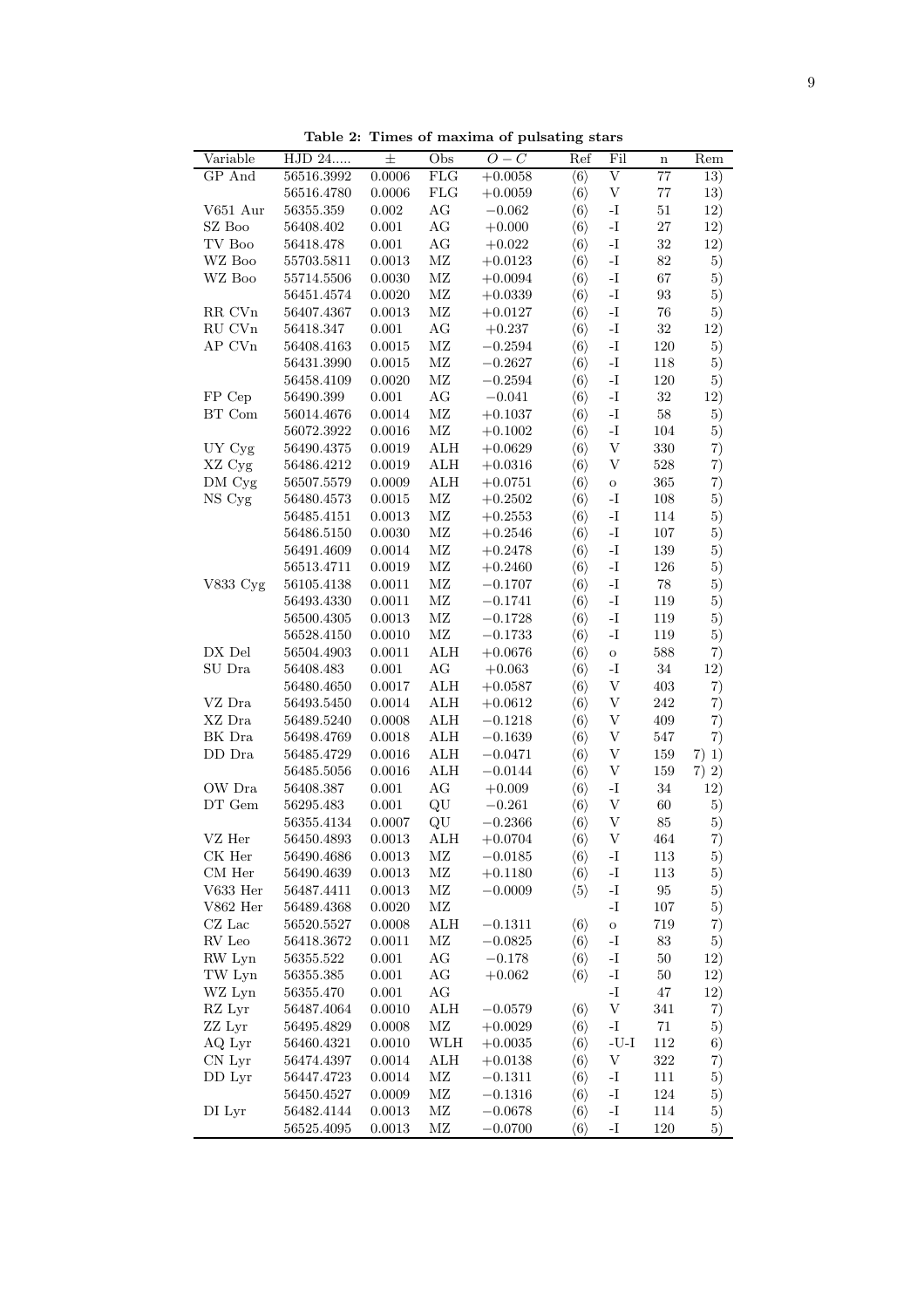| Variable            | HJD 24     | 士          | Obs                         | $O-C$     | Ref                 | Fil          | $\mathbf n$ | Rem |
|---------------------|------------|------------|-----------------------------|-----------|---------------------|--------------|-------------|-----|
| EZ Lyr              | 56463.4066 | 0.0010     | <b>ALH</b>                  | $-0.1457$ | $\langle 6 \rangle$ | V            | 469         | 7)  |
| IO Lyr              | 56475.4860 | 0.0012     | $\rm ALH$                   | $-0.0477$ | $\langle 6 \rangle$ | V            | 314         | 7)  |
| $V462 \mathrm{Lyr}$ | 56521.4141 | 0.0023     | WLH                         | $-0.0215$ | $\langle 6 \rangle$ | -U-I         | 132         | 4)  |
| AV Peg              | 56522.5384 | $0.0010\,$ | $\rm ALH$                   | $+0.1516$ | $\langle 6 \rangle$ | V            | 353         | 7)  |
| BP Peg              | 56519.4246 | 0.0017     | WLH                         | $+0.0101$ | $\langle 6 \rangle$ | $-U-I$       | 104         | 4)  |
|                     | 56520.5192 | 0.0007     | WLH                         | $+0.0093$ | $\langle 6 \rangle$ | -U-I         | 140         | 4)  |
| DY Peg              | 56510.3929 | 0.0008     | FLG RDL                     | $-0.0133$ | $\langle 6 \rangle$ | $\mathbf O$  | 151         | 9)  |
|                     | 56510.4664 | 0.0007     | FLG RDL                     | $-0.0128$ | $\langle 6 \rangle$ | $\mathbf O$  | 151         | 9)  |
| BO Tau              | 56257.5028 | 0.0014     | $\rm MZ$                    | $+0.1838$ | $\langle 6 \rangle$ | -I           | 60          | 5)  |
|                     | 56356.3249 | 0.0010     | ΜZ                          | $+0.1850$ | $\langle 6 \rangle$ | -I           | 119         | 5)  |
| IY Tau              | 56337.4148 | 0.0013     | $\rm MZ$                    | $+0.1541$ | $\langle 6 \rangle$ | -1           | 105         | 5)  |
|                     | 56354.3279 | 0.0030     | МZ                          | $+0.1252$ | $\langle 6 \rangle$ | $\mathbf{I}$ | 63          | 5)  |
| AB UMa              | 56400.554  | 0.004      | AG                          | $+0.146$  | $\langle 6 \rangle$ | -1           | 20          | 12) |
| AE UMa              | 56342.3644 | 0.0003     | $\ensuremath{\mathrm{SCI}}$ | $+0.0026$ | $\langle 6 \rangle$ | $\mathbf O$  | 66          | 4)  |
|                     | 56342.4461 | 0.0003     | SCI                         | $-0.0017$ | $\langle 6 \rangle$ | $\mathbf O$  | $38\,$      | 4)  |
|                     | 56342.5315 | 0.0009     | $\mathop{\rm SCI}\nolimits$ | $-0.0024$ | $\langle 6 \rangle$ | $\mathbf O$  | 32          | 4)  |
|                     | 56342.6268 | 0.0005     | SCI                         | $+0.0069$ | $\langle 6 \rangle$ | $\mathbf O$  | 38          | 4)  |
| GSC 02655-01364     | 56093.4626 | 0.0050     | RAT RCR                     |           |                     | -U-I         | 217         | 15) |
| GSC 02656-01095     | 53660.370  | 0.003      | FR                          |           |                     | -I           | 40          | 10) |
|                     | 55084.424  | 0.002      | FR                          |           |                     | -I           | 68          | 12) |
|                     | 55481.452  | 0.004      | FR                          |           |                     | -I           | 50          | 12) |
| GSC 03137-00318     | 55062.532  | 0.002      | FR                          |           |                     | -I           | 48          | 12) |
| GSC 08459-00201     | 56156.3409 | 0.0008     | WLH                         |           |                     | -U-I         | 84          | 4)  |
|                     | 56156.4516 | 0.0007     | WLH                         |           |                     | $-U-I$       | 84          | 4)  |
| HAT 199-01886       | 55832.3680 | 0.0020     | FR                          |           |                     | V            | 90          | 18) |
| <b>NSV 8701</b>     | 56072.4778 | 0.0004     | RAT RCR                     |           |                     | -U-I         | 178         | 15) |

Table 2: (cont.)

#### Observers:

- AG: Agerer, F., Tiefenbach
- ALH: Alich, K., Schaffhausen
- BHE: Böhme, D., Nessa
- FLG: Flechsig, Dr. G., Teterow
- Frank, P., Velden FR:
- Hunger, T., Warstein HUN:
- Jungbluth, H., Karlsruhe JU:
- Maintz, Dr. G., Bonn  $MZ:$
- $QU:$ Quester, W., Esslingen
- RAT: Rätz, M., Herges-Hallenberg
- RCR: Rätz, K., Herges-Hallenberg
- RDL: Rudolph, E., Jena
- SCI: Schmidt, U., Karlsruhe
- WLH: Wollenhaupt, G., Oberwiesenthal
- WTR: Walter, F., München

#### Remarks:

- number of measurements  $\overline{p}$
- uncertain  $\therefore$
- $\mathbf{s}$ secondary minimum
- $(1)$ double maximum: time of the first maximum
- $(2)$ double maximum: time of the second maximum Photometer
- $(3)$ CCD camera ST-6: chip 375\*242 uncoated
- $\rm CCD$  camera ST-7  $(4)$
- $\rm CCD$ camera $\rm ST\text{-}7E$  $(5)$
- $(6)$ CCD camera ST-7 XE
- $CCD$ camera ST-8 XMEI  $(7)$
- $(8)$ CCD camera ST-9: chip 512\*512
- $(9)$ CCD camera Sigma 402: chip KAF0402ME
- $(10)$ CCD camera OES-LcCCD11
- $(11)$  $\rm CCD$ camera OES-LcCCD12
- $(12)$ CCD camera Sigma 1603
- $\rm CCD$ camera Sigma $402$  $(13)$
- CCD camera Sigma 402ME  $(14)$
- CCD camera Moravian G2-1600  $(15)$
- $(16)$ CCD camera Mead DSI Pro 3
- $(17)$ camera Canon powershot g3
- $(18)$ camera Canon EOS 450D
- Filter
- without filter  $\circ$
- $\, {\bf B}$  $B$ -filter
- V-filter  $\overline{\mathrm{V}}$
- $\mathbf{R}$ R-filter
- $-I$ IR cut-off filter
- -U-I U and IR cut-off filter